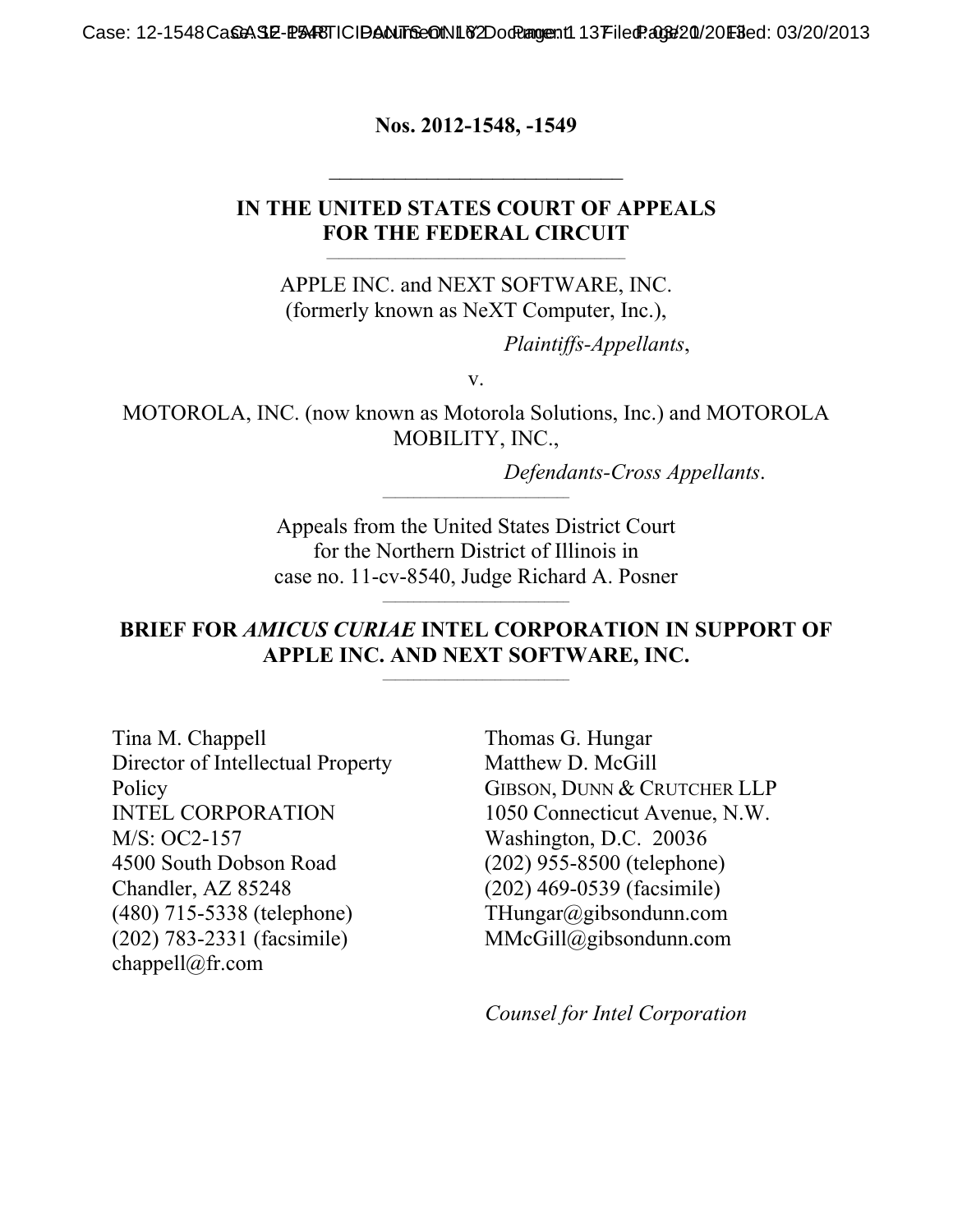### **CERTIFICATE OF INTEREST**

Pursuant to Federal Circuit Rule 47.4, counsel for *amicus curiae* certify:

1. The full name of every party represented in this case by the undersigned counsel is: Intel Corporation.

2. The name of the real party in interest (if the party named in the caption is not the real party in interest) represented by the undersigned counsel is: N/A.

3. All parent corporations and any publicly held companies that own 10 percent or more of the stock of the parties represented by the undersigned counsel are: None.

4. The names of all the law firms and partners or associates who appeared for the parties now represented by the undersigned counsel in the trial court or are expected to appear in this Court are: Thomas G. Hungar and Matthew D. McGill, of Gibson, Dunn & Crutcher LLP; Tina M. Chappell of Intel Corporation.

DATED: March 20, 2013

By: /s/ Thomas G. Hungar Thomas G. Hungar GIBSON, DUNN & CRUTCHER LLP 1050 Connecticut Avenue, N.W. Washington, D.C. 20036 (202) 955-8500 (telephone) (202) 469-0539 (facsimile) THungar@gibsondunn.com *Counsel for Amicus Curiae*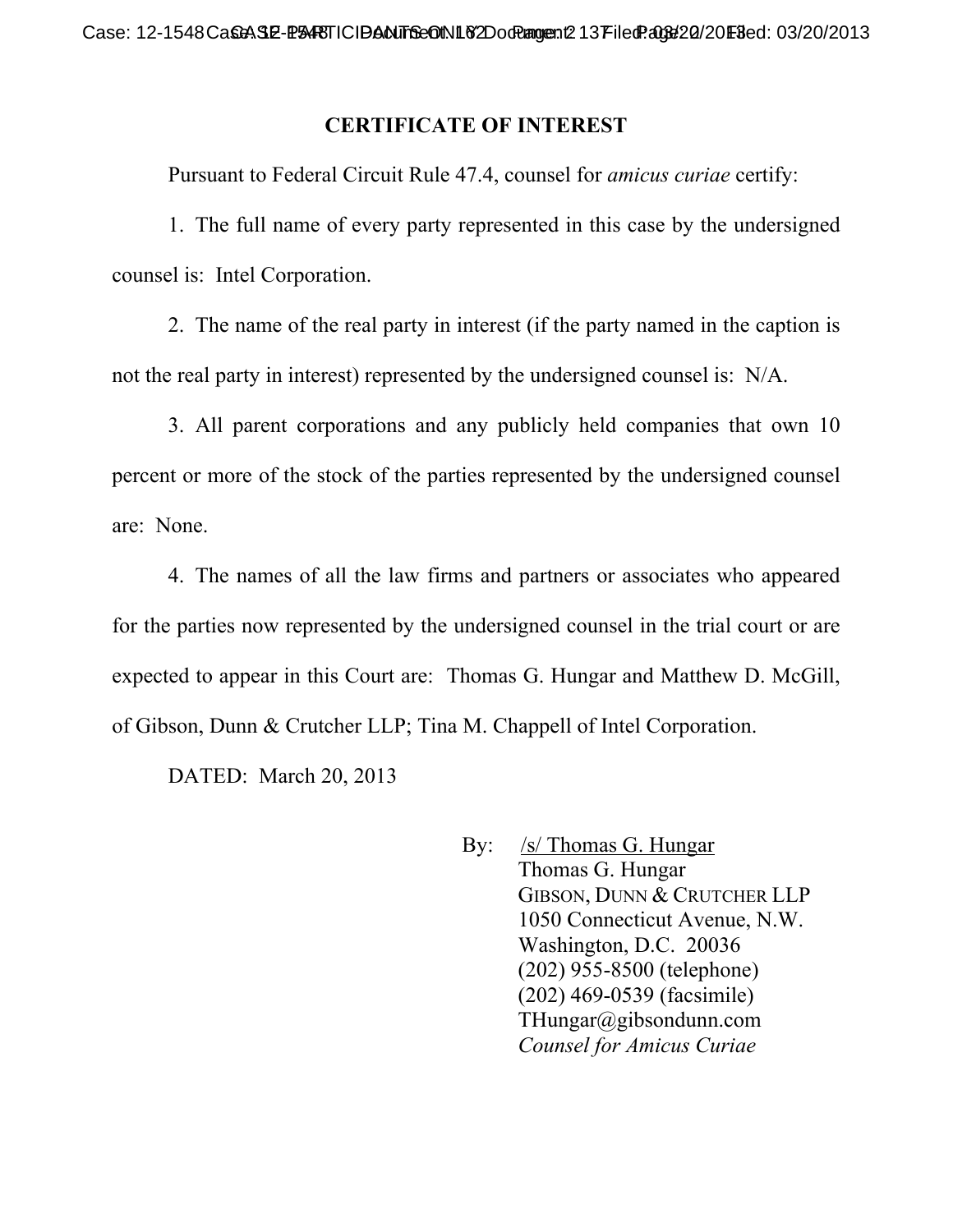# **TABLE OF CONTENTS**

# **Page**

| $I_{\cdot}$ | Standard-Setting Creates Opportunities For Patentees To                                                                                                                                               |    |
|-------------|-------------------------------------------------------------------------------------------------------------------------------------------------------------------------------------------------------|----|
|             | Standard-Setting Has The Potential To Bestow<br>A.                                                                                                                                                    |    |
|             | <b>B.</b><br>Standards May Exacerbate The Problems Of                                                                                                                                                 |    |
|             | $C_{\cdot}$<br>FRAND<br>Commitments Help Mitigate The                                                                                                                                                 |    |
| II.         | SEP Holders Are Entitled To A Royalty Assessed At<br>The Component Level And Are Not Entitled To<br>Injunctive Relief Except In Limited Circumstances  13                                             |    |
|             | A FRAND Commitment Requires A SEP Holder<br>A.<br>To License All Comers, Including Component                                                                                                          |    |
|             | Injunctions Are Inappropriate To Enforce A SEP<br>B.                                                                                                                                                  |    |
|             | For A Multi-Component Product, A FRAND<br>$\mathbf{C}$ .<br>Commitment Generally Requires A Royalty To<br>Be Assessed At The Component Level And To<br>Take Account Of Other Patents That Read On The | 22 |
| III.        | The Court Should Affirm Judge Posner's Effective<br>Gatekeeping Of Unreliable Testimony Regarding                                                                                                     | 29 |
|             |                                                                                                                                                                                                       |    |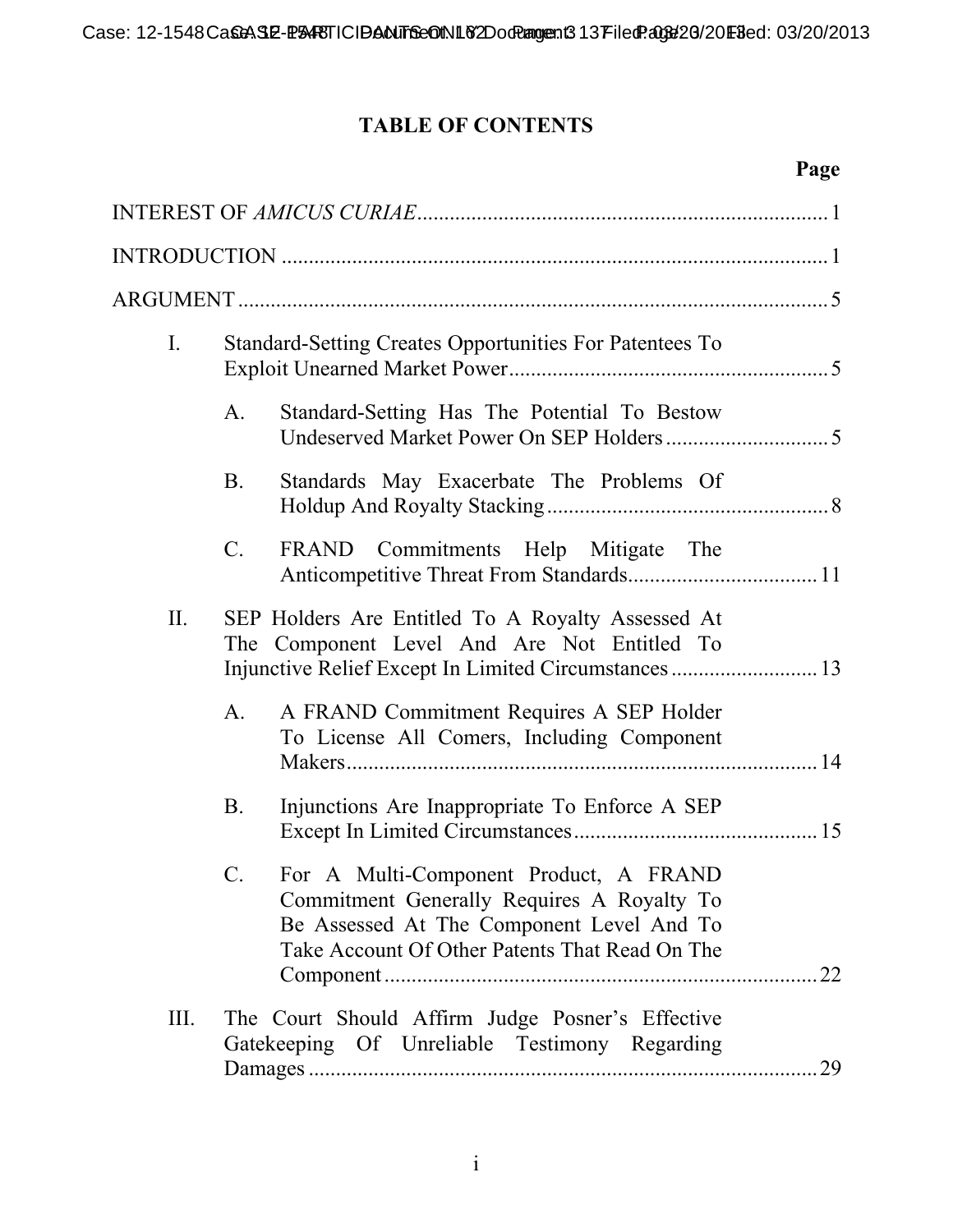#### **Table of Contents (Continued)**

### **Page**

|--|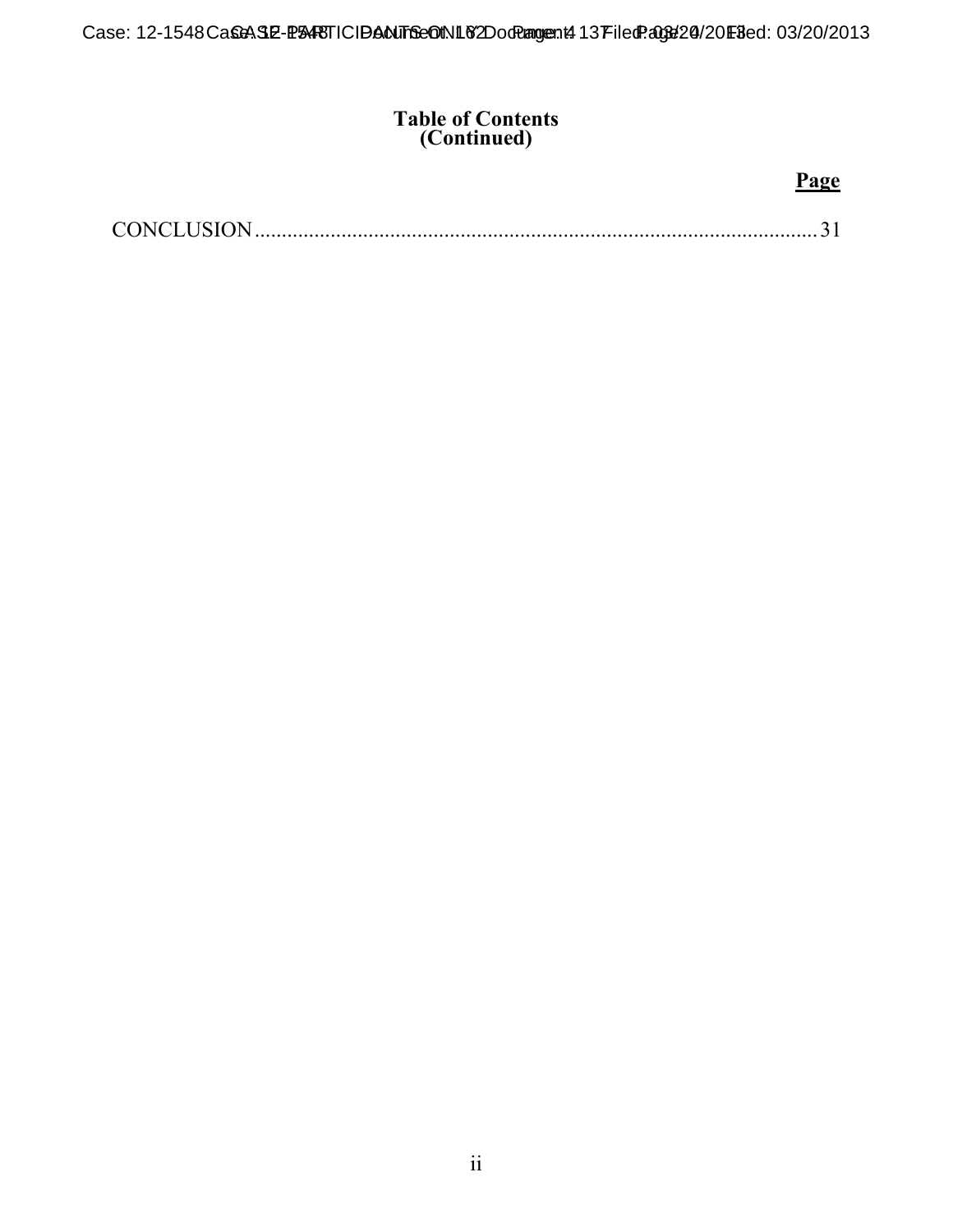# **TABLE OF AUTHORITIES**

# **Page(s)**

## **CASES**

| ActiveVideo Networks, Inc. v. Verizon Commc'ns., Inc., 694           |     |
|----------------------------------------------------------------------|-----|
| Apple Inc. v. Motorola, Inc., 869 F. Supp. 2d 901 (N.D. Ill.         |     |
| Apple, Inc. v. Motorola, Inc., 2012 WL 1959560 (N.D. Ill. May        |     |
| Apple, Inc. v. Motorola Mobility, Inc., 2011 WL 7324582 (W.D.        |     |
| Broadcom Corp. v. Qualcomm Inc., 501 F.3d 297 (3d Cir. 2007) 6, 7, 9 |     |
| Cornell Univ. v. Hewlett-Packard Co., 609 F. Supp. 2d 279            |     |
| Deprenyl Animal Health, Inc. v. Univ. of Toronto Innov. Found.,      |     |
|                                                                      |     |
| Festo Corp. v. Shoketsu Kinzoku Kogyo Kabushiki Co., 535 U.S.        |     |
| Georgia-Pacific Corp. v. U.S. Plywood Corp., 318 F. Supp.            | .30 |
| <i>Hynix Semiconductor Inc. v. Rambus Inc., 609 F. Supp. 2d 951</i>  |     |
|                                                                      |     |
| LaserDynamics, Inc. v. Quanta Computer, Inc., 694 F.3d 51            |     |
| Lucent Techs., Inc. v. Gateway, Inc., 580 F.3d 1301 (Fed. Cir.       |     |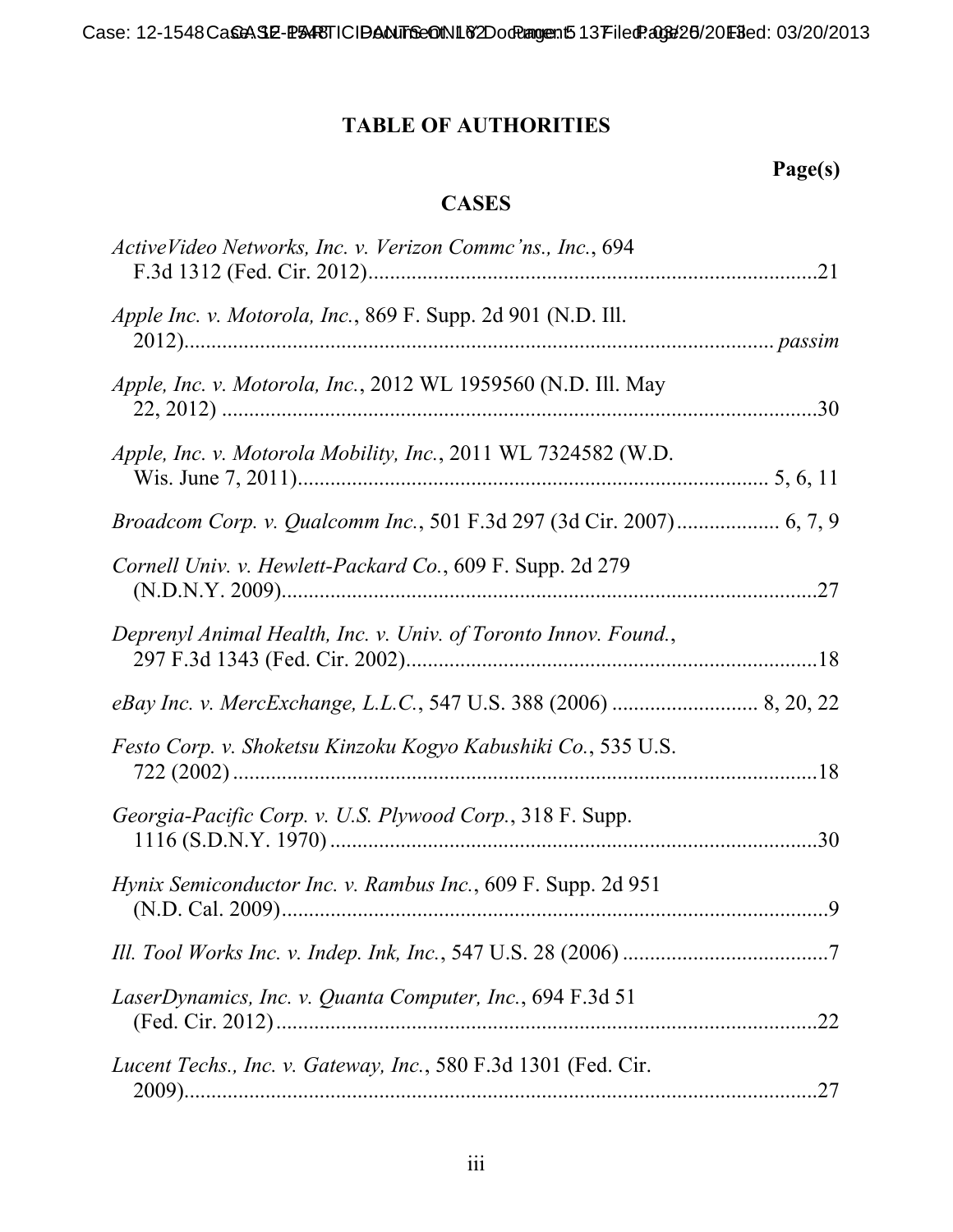| Marine Polymer Techs., Inc. v. HemCon, Inc., 672 F.3d 1350                                                                                                                |  |
|---------------------------------------------------------------------------------------------------------------------------------------------------------------------------|--|
|                                                                                                                                                                           |  |
| <i>Nokia Corp. v. Qualcomm Inc., C.A. No. 2330-VCS (Del. Ch.</i>                                                                                                          |  |
| Tessera, Inc. v. ITC, 646 F.3d 1357 (Fed. Cir. 2011), cert.                                                                                                               |  |
| Uniloc USA, Inc. v. Microsoft Corp., 632 F.3d 1292 (Fed. Cir.                                                                                                             |  |
| <b>OTHER AUTHORITIES</b>                                                                                                                                                  |  |
| 3GPP, Call for IPR (Meetings), http://www.3gpp.org/Call-for-                                                                                                              |  |
| 3GPP, Legal Matters, http://www.3gpp.org/Legal-matters (last                                                                                                              |  |
| 3GPP, Partnership Project Description 46 (1998),                                                                                                                          |  |
| Biddle, Brad, et al., How Many Standards in a Laptop? (And<br>Other Empirical Questions) 1 (2010), available at<br>http://www.standardslaw.org/How_Many_Standards.pdf3, 9 |  |
| Ericsson, Motorola, and Nokia, <i>Expanded Proposal for IPR</i>                                                                                                           |  |
| ETSI Rules of Procedure $\S 6.1$ (2011),                                                                                                                                  |  |
| FTC, The Evolving IP Marketplace 23 (2011), available at                                                                                                                  |  |
| Gilbert, Richard J., Deal or No Deal? Licensing Negotiations in                                                                                                           |  |
| Lemley, Mark A. and Carl Shapiro, Patent Holdup & Royalty                                                                                                                 |  |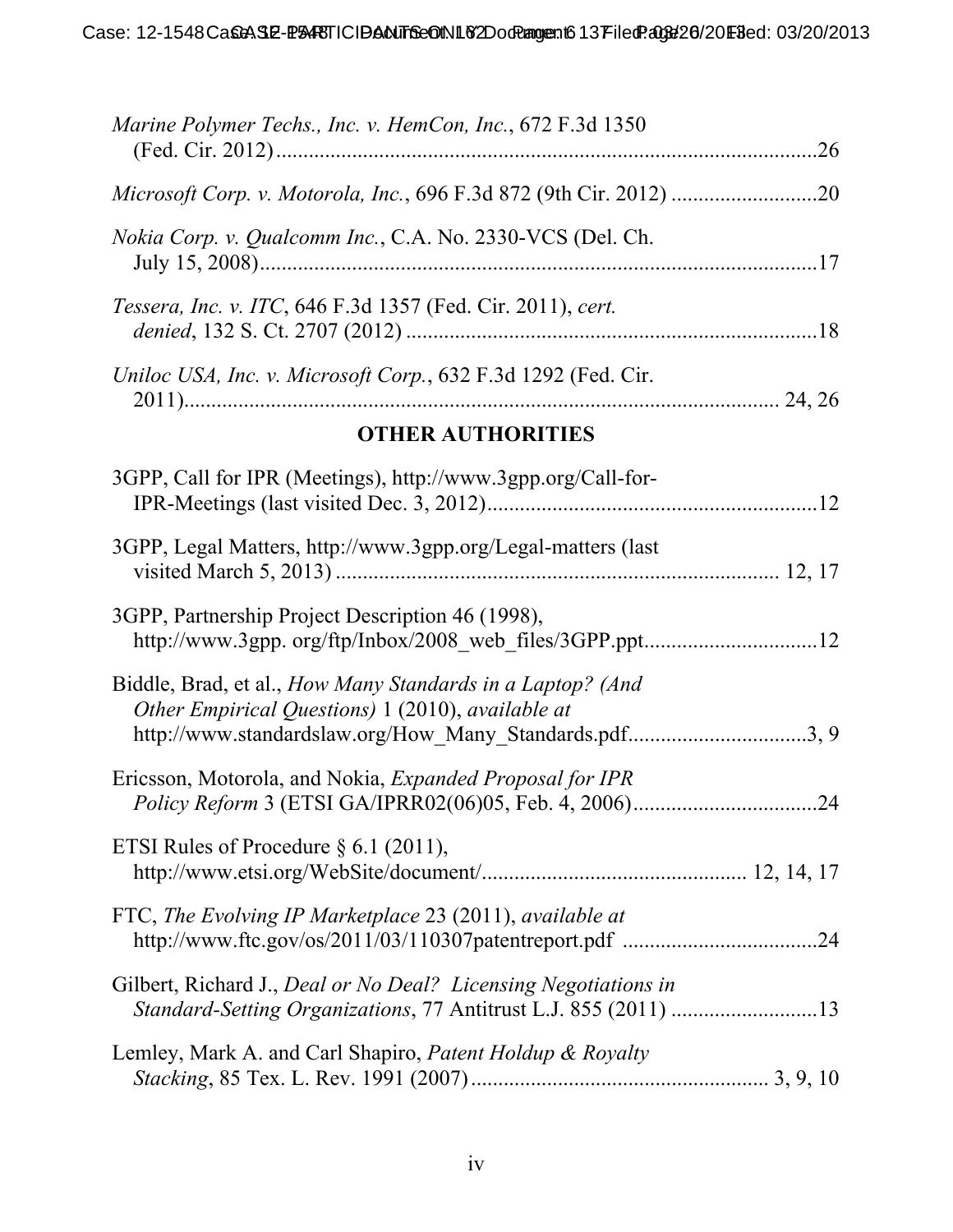| Lemley, Mark A., Ten Things To Do About Patent Holdup of                                                               |    |
|------------------------------------------------------------------------------------------------------------------------|----|
| Lemley, Mark A., Software Patents and the Return of                                                                    |    |
|                                                                                                                        |    |
| Shapiro, Carl, Navigating the Patent Thicket 123, in 1<br>Innovation Policy and the Economy (eds. Adam B. Jaffe et al. |    |
| Stanford Public Law Working Paper No. 2117302, available at                                                            | 19 |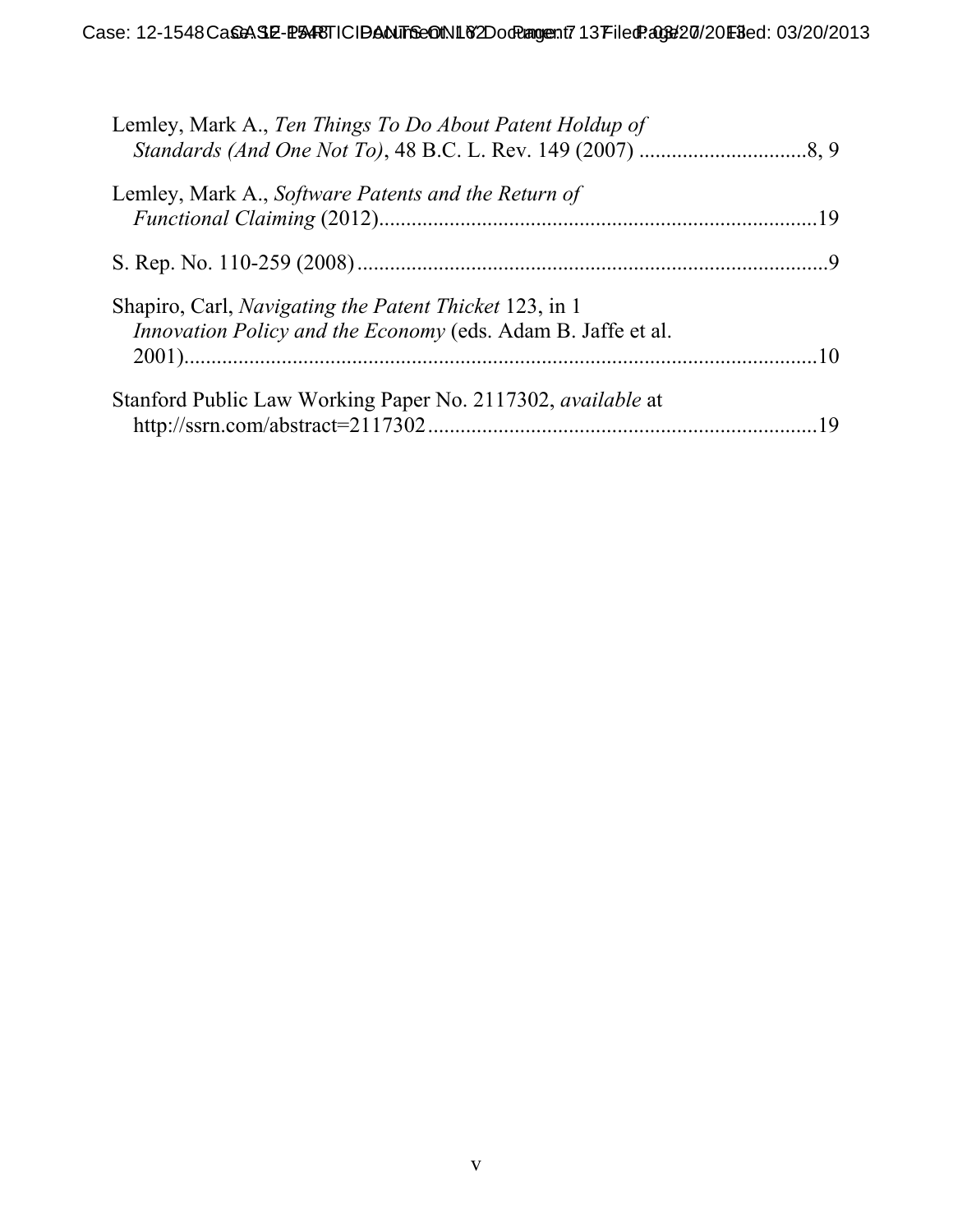## **TABLE OF ABBREVIATIONS**

| 3GPP         | Third Generation Partnership Project.             |
|--------------|---------------------------------------------------|
| <b>ETSI</b>  | European Telecommunications Standards Institute.  |
| <b>FRAND</b> | Fair, Reasonable, And Non-Discriminatory.         |
| <b>FTC</b>   | Federal Trade Commission.                         |
| TEEE         | Institute of Electrical and Electronics Engineers |
| <b>IPR</b>   | Intellectual Property Rights.                     |
| <b>RAND</b>  | Reasonable and Non-Discriminatory.                |
| <b>SEP</b>   | Standard-Essential Patent.                        |
| <b>SSO</b>   | Standard-Setting Organization.                    |
| <b>UMTS</b>  | Universal Mobile Telecommunications Standard      |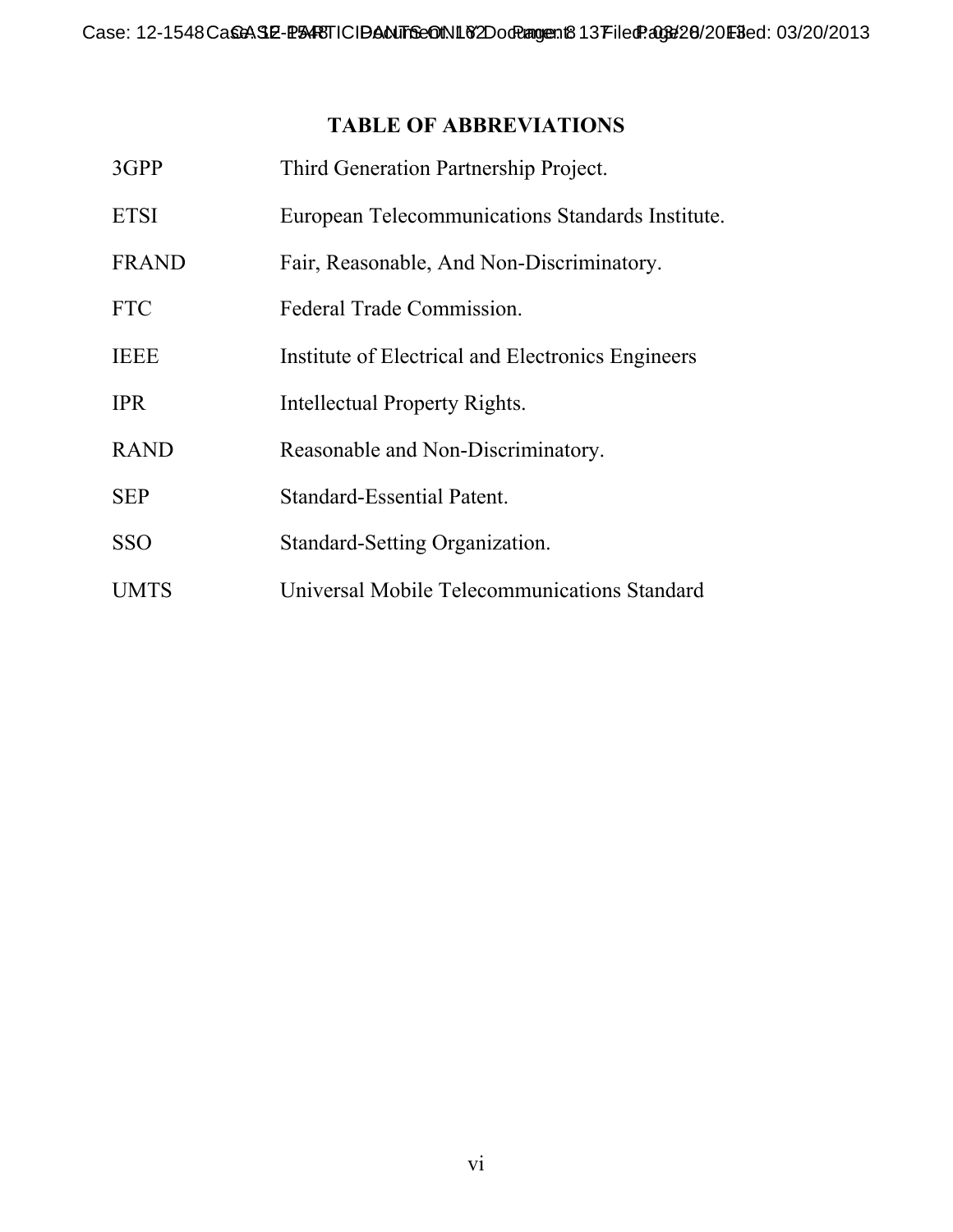#### **INTEREST OF** *AMICUS CURIAE*

Intel Corporation develops, manufactures, and sells integrated digital technology products. Its products include computing and communications components for server and personal computers, such as microprocessors, chipsets, wireless and wired connectivity products, platforms incorporating these components, and software products, among many other offerings. Intel holds thousands of patents, is a member of a number of standard-setting organizations ("SSOs"), and has contributed technology to a number of important standards. Many of Intel's products also operate in accordance with industry standards that may incorporate patents held by other companies. Accordingly, Intel has a strong interest in the proper interpretation and reliable enforcement of contractual commitments that patentees make to SSOs.

All parties to this appeal have consented to the filing of this brief. No person other than Intel and its counsel authored this brief in whole or in part or contributed money that was intended to fund the preparation or submission of this brief.

#### **INTRODUCTION**

This cross-appeal raises an issue of exceptional importance to the U.S. economy. Computing, networking, and communications products incorporate numerous interoperability standards promulgated by SSOs—technical specifications that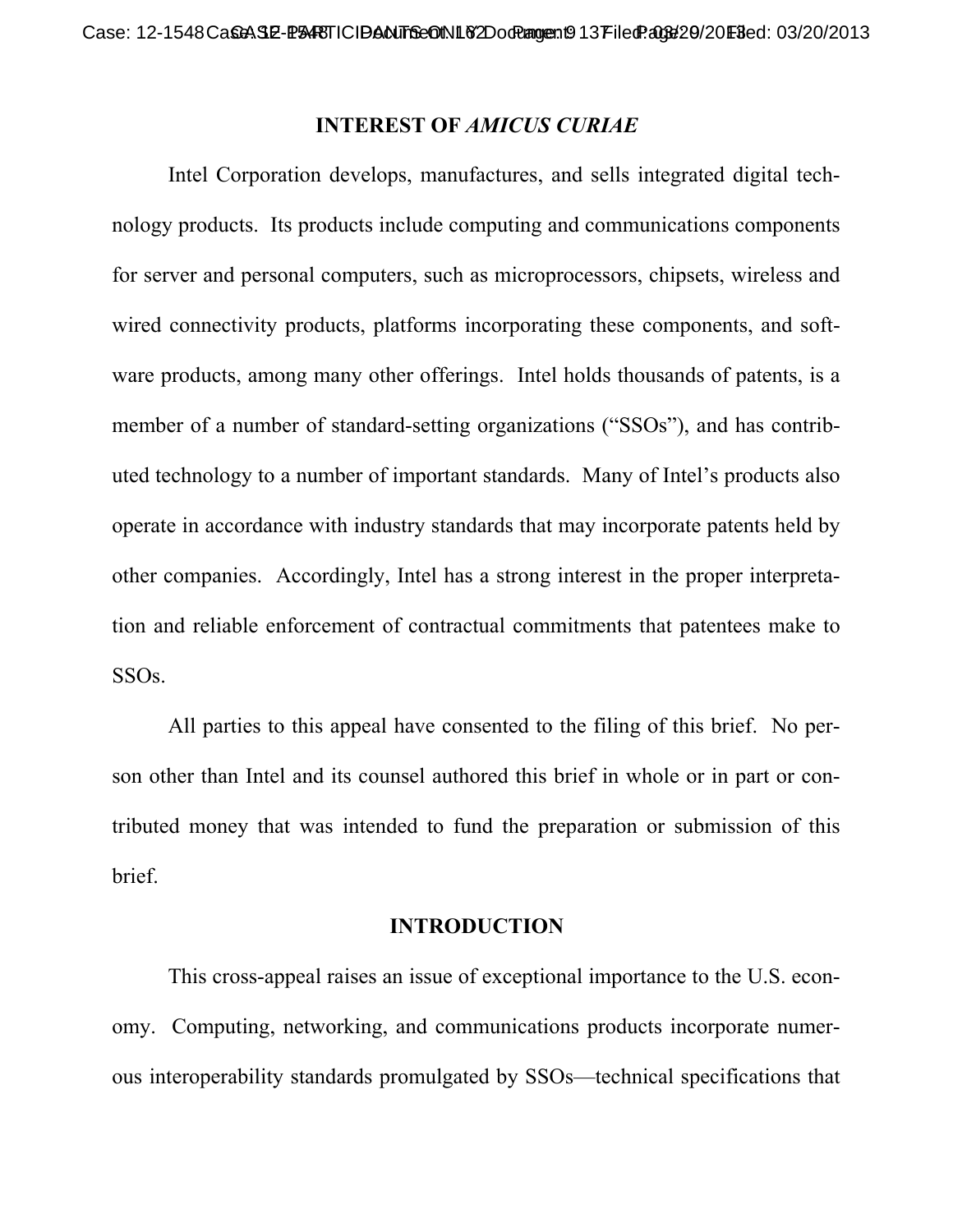ensure a common format for communicating between devices. These standards are often vital to further innovation and consumer choice, facilitating the rapid adoption of new products and services.

The expanding role of standards may exacerbate an already significant obstacle to innovation in the high-technology sector: the "holdup" problem, which arises when a patentee uses the threat of an injunction as leverage. This problem is particularly acute when compliance with a standard requires the use of standardessential patents ("SEPs"). Because it is commercially necessary for manufacturers to comply with key interoperability standards that achieve broad acceptance, manufacturers of standard-compliant products are required to practice SEPs, which in turn confers enhanced holdup power upon SEP holders who fail to honor their commitments to license all entities that employ the standard on "reasonable and non-discriminatory" ("RAND") or "fair, reasonable, and nondiscriminatory" ("FRAND") terms.<sup>1</sup>

Before a standard's adoption, the royalties that the patentee could demand from licensees reflect only the value of its patent relative to other methods of achieving the same technological objective. Once an SSO adopts an interoperability standard that incorporates a particular patent, however, substitutes for the tech-

 $\overline{a}$ 

<sup>1</sup> This brief will refer to FRAND, as the two terms are functionally equivalent.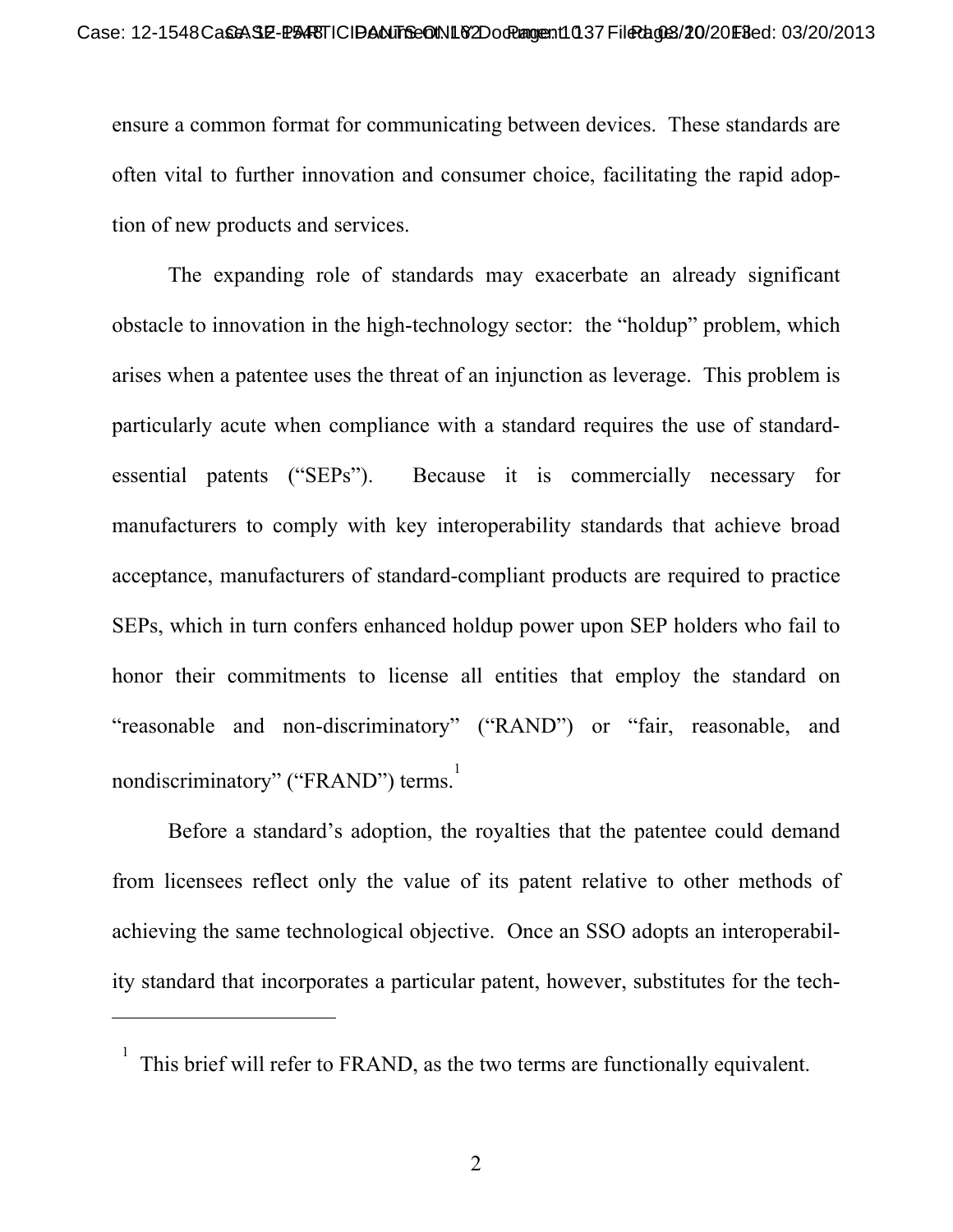nology typically lose commercial viability, which—absent FRAND commitments —enables SEP holders to extract supra-competitive royalties from firms that must implement the standard.

The holdup problem is further compounded by the fact that standards typically incorporate numerous SEPs—often thousands—and complex products incorporate hundreds of standards. *See* Mark A. Lemley & Carl Shapiro, *Patent Holdup & Royalty Stacking*, 85 Tex. L. Rev. 1991, 1992 (2007); Brad Biddle et al., *How Many Standards in a Laptop? (And Other Empirical Questions)* 1 (2010), *available at http://www.standardslaw.org/How Many Standards.pdf (identifying 251)* interoperability standards implemented in modern laptop computer). Thus, numerous patentees may hold SEPs that read on standard-compliant components of a given product. If even a small fraction of them demand unreasonably high royalties, the aggregate royalty burden could far exceed the product's price.

To address this problem, most SSOs ask participating SEP holders to commit to license all entities that employ the standard on FRAND terms. Because the SSOs are not enforcement bodies, it falls to courts to enforce compliance with FRAND commitments under the ordinary rules of contract and patent law.

In this case, Judge Posner correctly denied injunctive relief to Motorola regarding its '898 patent—which provides for telecommunications between cellular phones and cellular base stations—because such relief is unavailable, except in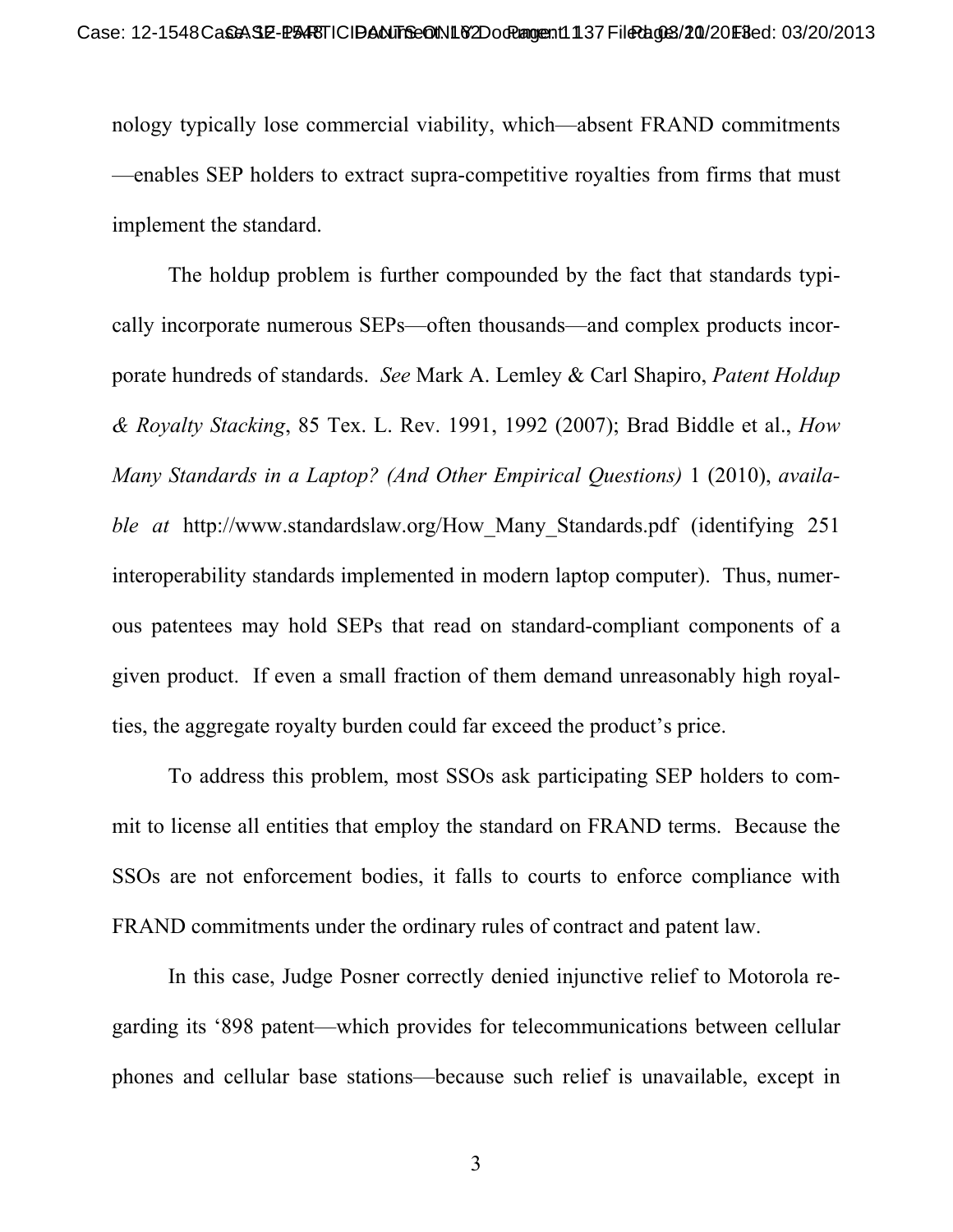limited circumstances, when a SEP is FRAND-encumbered. *See Apple Inc. v. Motorola, Inc.*, 869 F. Supp. 2d 901, 913–14 (N.D. Ill. 2012). As Judge Posner explained, "[b]y committing to license its patents on FRAND terms, Motorola committed to license the '898 to anyone willing to pay a FRAND royalty and thus implicitly acknowledged that a royalty is adequate compensation for a license to use that patent." *Id.* at 914. Judge Posner also correctly excluded testimony from Motorola's damages experts, in part because it did not reliably reflect a proper calculation of a FRAND royalty. *See id.* at 912–13.

As discussed below, enforcement of three important principles that flow from the specific contractual commitments that Motorola undertook will advance the goals of FRAND commitments and mitigate the potential harm to innovation and consumer welfare otherwise engendered by standard-setting. First, a FRAND license must be available to all comers. Second, a patentee that makes a FRAND commitment may not obtain an injunction against an alleged infringer, except in limited circumstances. Third, a "reasonable" royalty rate under such FRAND commitments must be based on the value of the particular component of the product that practices the SEP and the relative contribution of the SEP to that component, taking into account alternatives that were available before the adoption of the standard and the contributions of other patented and non-patented technologies embodied in the component.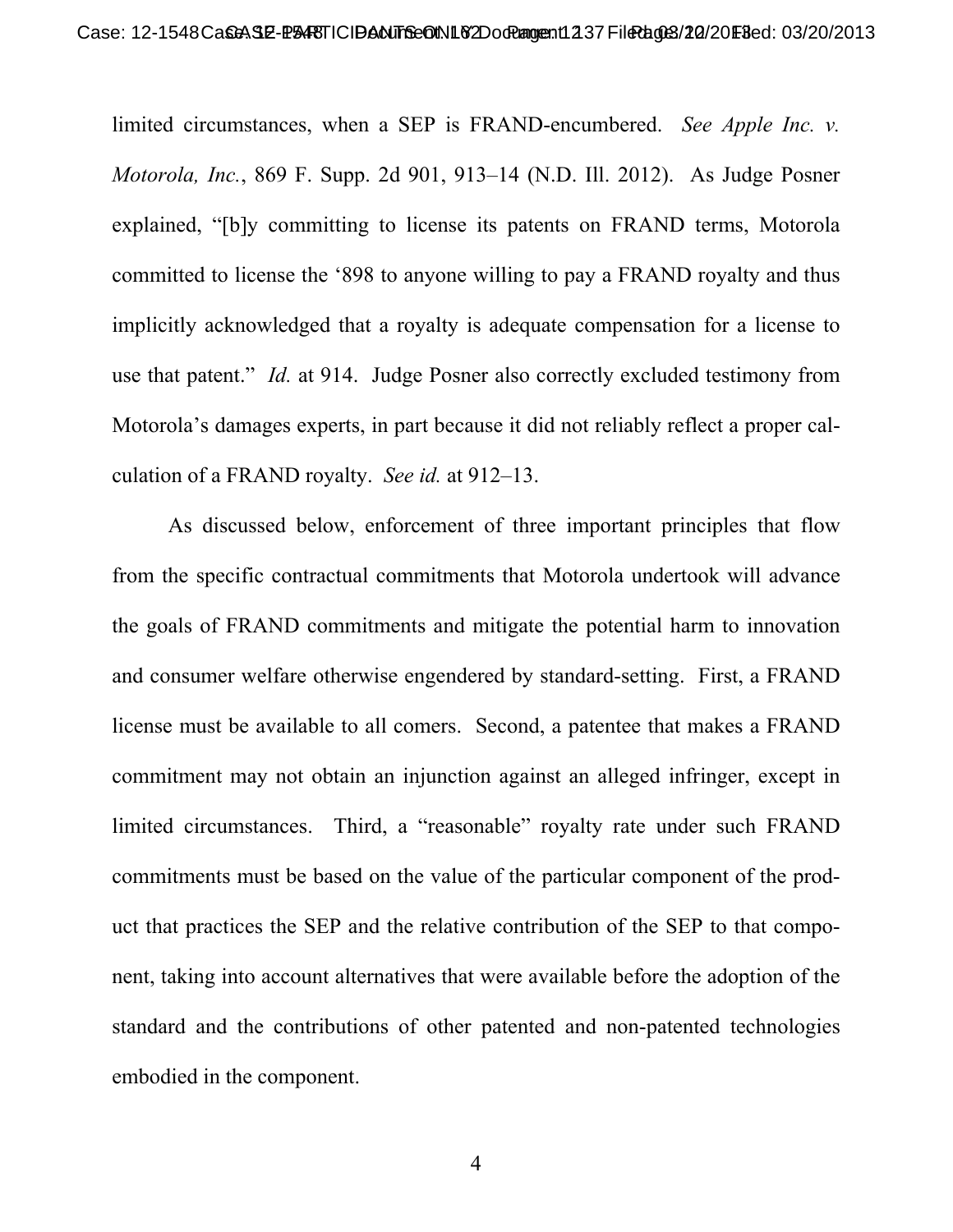These issues are of pressing importance to the U.S. economy and the public interest. As the Federal Trade Commission ("FTC") has stated in this case, "[t]he problem of patent hold-up can be particularly acute in the standard-setting context, where an entire industry may be locked into a standard that cannot be avoided without infringing or obtaining a license for numerous (sometimes thousands) of standard-essential patents." *Amicus Curiae* Br. of FTC at 3–4. Accordingly, in reviewing such issues, this Court should enforce the voluntary decisions of FRAND-encumbered SEP holders, who agreed to license all willing licensees and to forego an injunction in exchange for FRAND royalties. The Court should also affirm Judge Posner's exclusion of Motorola's damages experts based on their failure to offer a methodology for calculating a reasonable royalty consistent with FRAND principles.

#### **ARGUMENT**

### **I. Standard-Setting Creates Opportunities For Patentees To Exploit Unearned Market Power**

#### **A. Standard-Setting Has The Potential To Bestow Undeserved Market Power On SEP Holders**

SSOs play a critical role in the technology field by bringing together industry participants to evaluate competing technologies for inclusion in standards, enabling "companies to agree on common technological standards so that all compliant products will work together." *Apple, Inc. v. Motorola Mobility, Inc.*, 2011 WL 7324582, at \*1 (W.D. Wis. June 7, 2011). Through this process participants can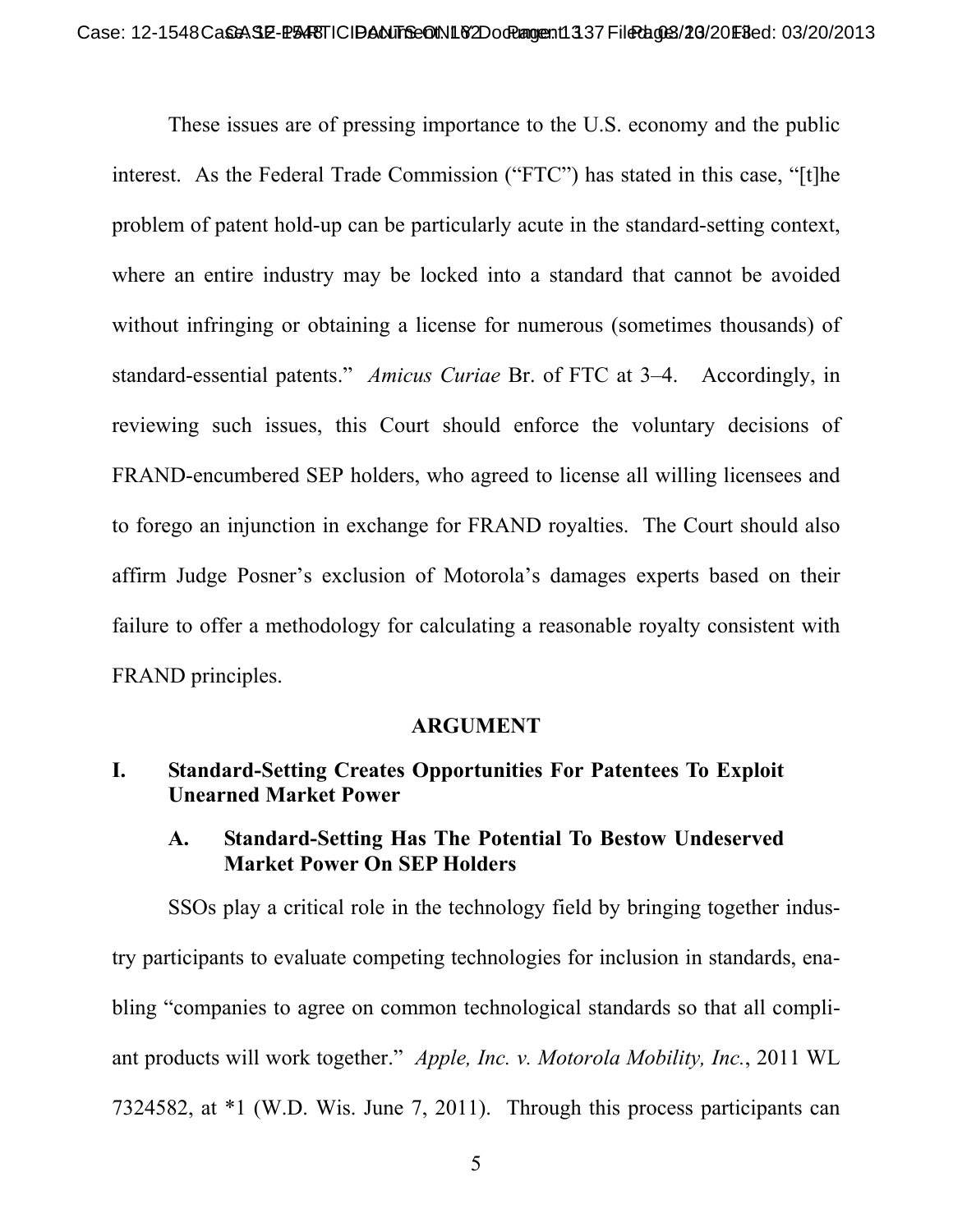"readily make an objective comparison between competing technologies, patent positions, and licensing terms before an industry becomes locked in to a standard." *Broadcom Corp. v. Qualcomm Inc.*, 501 F.3d 297, 309 (3d Cir. 2007). The adopted standard then dictates specific protocols that are incorporated into products to enable them to communicate with each other. Such interoperability standards "lower costs by increasing product manufacturing volume" and "increase price competition by eliminating 'switching costs' for consumers who desire to switch from products manufactured by one firm to those manufactured by another." *Id.* Standards also "reduce[] the risk to producers (and end consumers) of investing scarce resources in a technology that ultimately may not gain widespread acceptance." *Id.*

A "complication with standards," however, "is that it may be necessary to use patented technology in order to practice them." *Apple*, 2011 WL 7324582, at \*1. In this case, for example, Motorola asserts that Apple has infringed a patent (the '898 patent) essential to the Universal Mobile Telecommunications Standard ("UMTS").<sup>2</sup> Normally, "a patent does not necessarily confer market power upon

 $\overline{a}$ 

<sup>2</sup> Motorola also claimed infringement of its '559 patent, but Judge Posner held that Apple had not infringed the '559 patent, *see* Dkt. 1003, and that it is not a SEP, *see Apple Inc. v. Motorola, Inc.*, 869 F. Supp. 2d 901, 912 (N.D. Ill. 2012).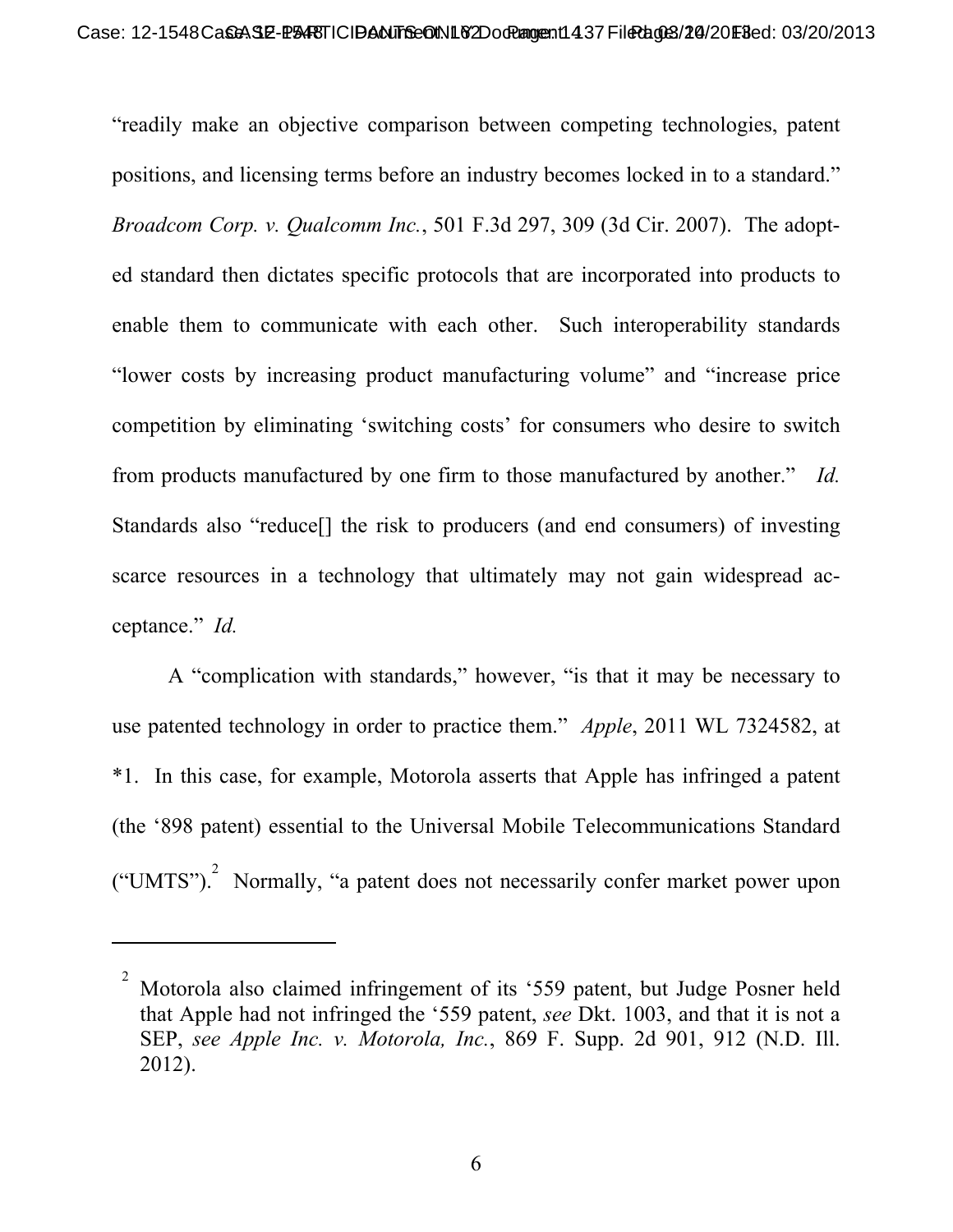the patentee." *Ill. Tool Works Inc. v. Indep. Ink, Inc.*, 547 U.S. 28, 45 (2006). When SSOs' interoperability standards attain substantial commercial acceptance, however, substitute technologies are often effectively foreclosed. *Broadcom*, 501 F.3d at 314. This is because compliance with standards becomes commercially necessary, forcing firms to practice SEPs in order to comply with the standard and preventing them from using what otherwise would be alternative technologies. In these circumstances, absent the constraints imposed by FRAND commitments, SEP holders would be empowered to exploit the unearned market power attributable to the commercial attractiveness of the standard, quite apart from any inherent value of the technologies embodied in the SEPs themselves.

Moreover, inclusion in a standard tends to greatly increase the utilization of the particular technologies embodied in SEPs, well beyond what would have been the case in the absence of a standard embodying those SEPs. Widespread adoption of interoperability standards effectively compels implementers to use SEPs in order to compete. Absent enforceable FRAND commitments, therefore, interoperability standards would enable entities participating in standard-setting activities to steer the standard toward their patented technology and then extract unreasonably high royalties from those implementing the finally-adopted standard—royalties based on the commercial attractiveness of the standards rather than the inherent value of the SEPs at issue. *Broadcom*, 501 F.3d at 314. FRAND commitments are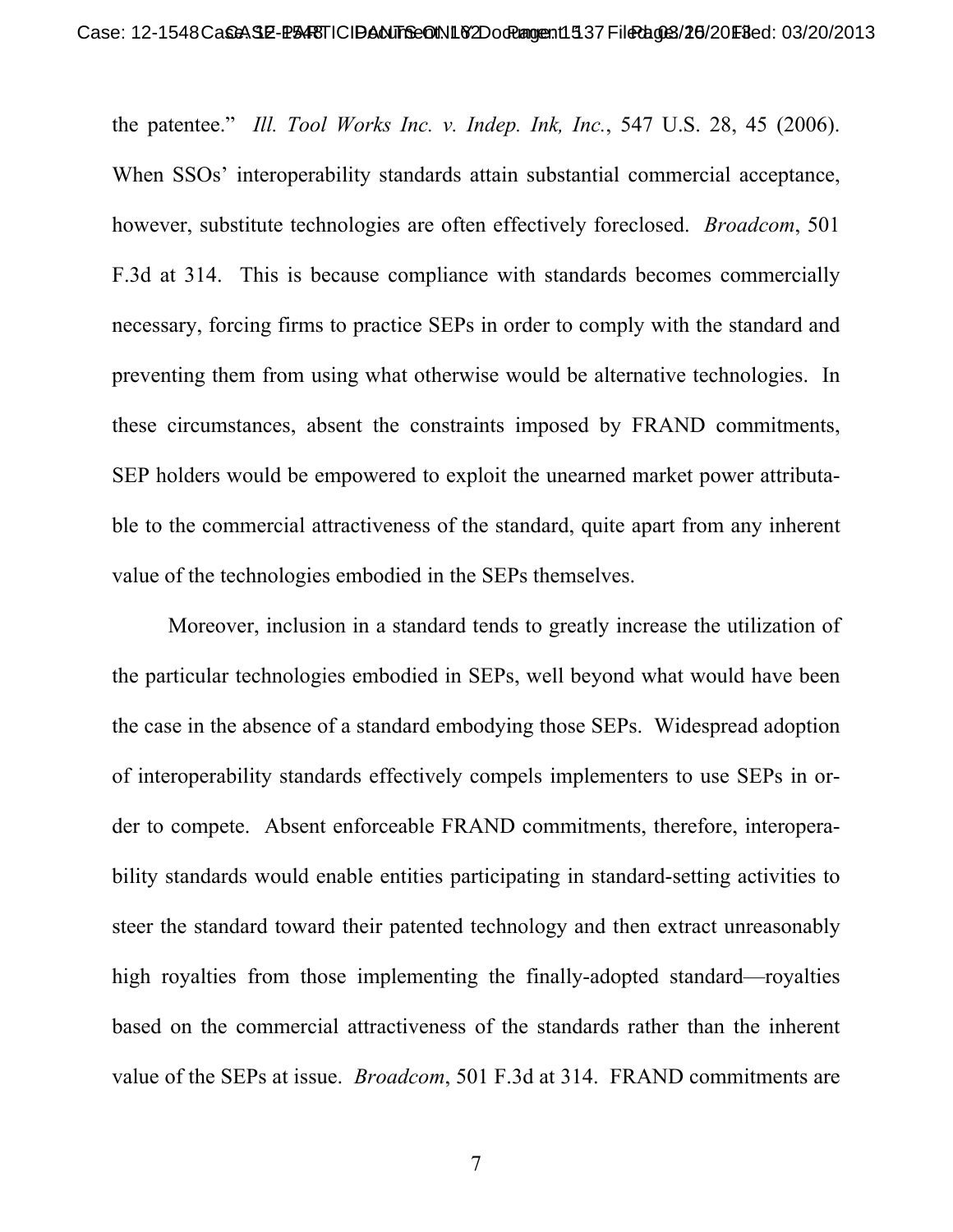thus necessary to prevent SEP holders from exploiting the unearned market power generated by broad commercial acceptance of standards.

### **B. Standards May Exacerbate The Problems Of Holdup And Royalty Stacking**

Standards may aggravate the holdup problem that arises when patentees use the threat of an injunction as "a bargaining tool to charge exorbitant fees." *eBay Inc. v. MercExchange, L.L.C.*, 547 U.S. 388, 396 (2006) (Kennedy, J., concurring). Holdup typically occurs when a patentee threatens an injunction as leverage to inflate a royalty rate beyond its true value after an accused infringer has made a substantial investment to develop a product and bring it to market. It enables the patentee to "capture not just the value of the inventive contribution that they have made—something they ought to be entitled to—but also some greater amount of money than their invention is worth." Mark A. Lemley, *Ten Things To Do About Patent Holdup of Standards (And One Not To)*, 48 B.C. L. Rev. 149, 152 (2007). Armed with an injunction or a credible threat of an injunction, a patent holder can refuse to license its patent unless the technology user agrees to pay a royalty that far exceeds design around costs and even the entire value of the component in which the patented technology allegedly is used.

The problem is exacerbated when the patent is a SEP because, in that case, design-around is not an option and the injunction thus enables the patent holder to capture value based on the entire product itself, including value attributable to oth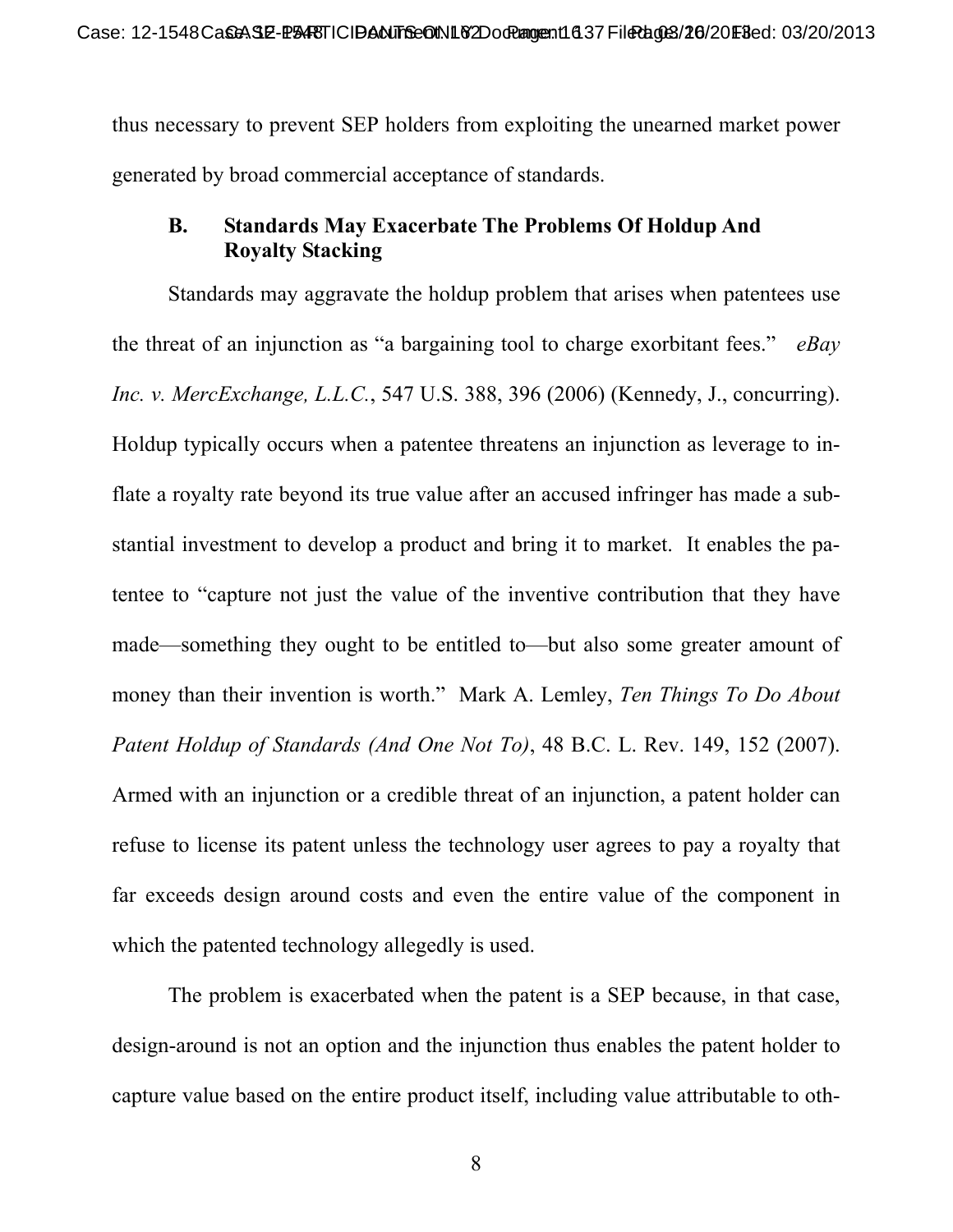er components in the product. Companies that "have invested significant resources developing products and technologies that conform to the standard will find it prohibitively expensive to abandon their investment and switch to another standard" and will "become 'locked in' to the standard." *Broadcom*, 501 F.3d at 310. Patentees thus obtain a "unique position of bargaining power" in which they "may be able to extract supracompetitive royalties from the industry participants." *Id.* In other words, while holdup can occur even in the absence of standards, "[s]tandard setting makes the holdup problem worse because it leads to the creation of *irreversible* investments." Lemley, *supra*, at 154 (emphasis added).

The threat from holdup is compounded by the fact that a product often incorporates many standards. Lemley & Shapiro, *supra*, at 1992. One study estimated, for instance, that a modern laptop computer incorporates "*at least* 251 interoperability standards"—with "the actual number" "certainly much higher." Biddle, *supra*, at 1. Because each standard may, in turn, incorporate hundreds or even thousands of patents, a given product may be subject to vast numbers of SEPs—in addition to numerous other patents and other intellectual property rights. In short, a "modern device can encompass thousands of useful technologies, each of which may be covered by a patent claim." *Hynix Semiconductor Inc. v. Rambus Inc.*, 609 F. Supp. 2d 951, 966 (N.D. Cal. 2009); *see also* S. Rep. No. 110-259, at 12 (2008) ("[M]any products comprise dozens, if not hundreds or even thousands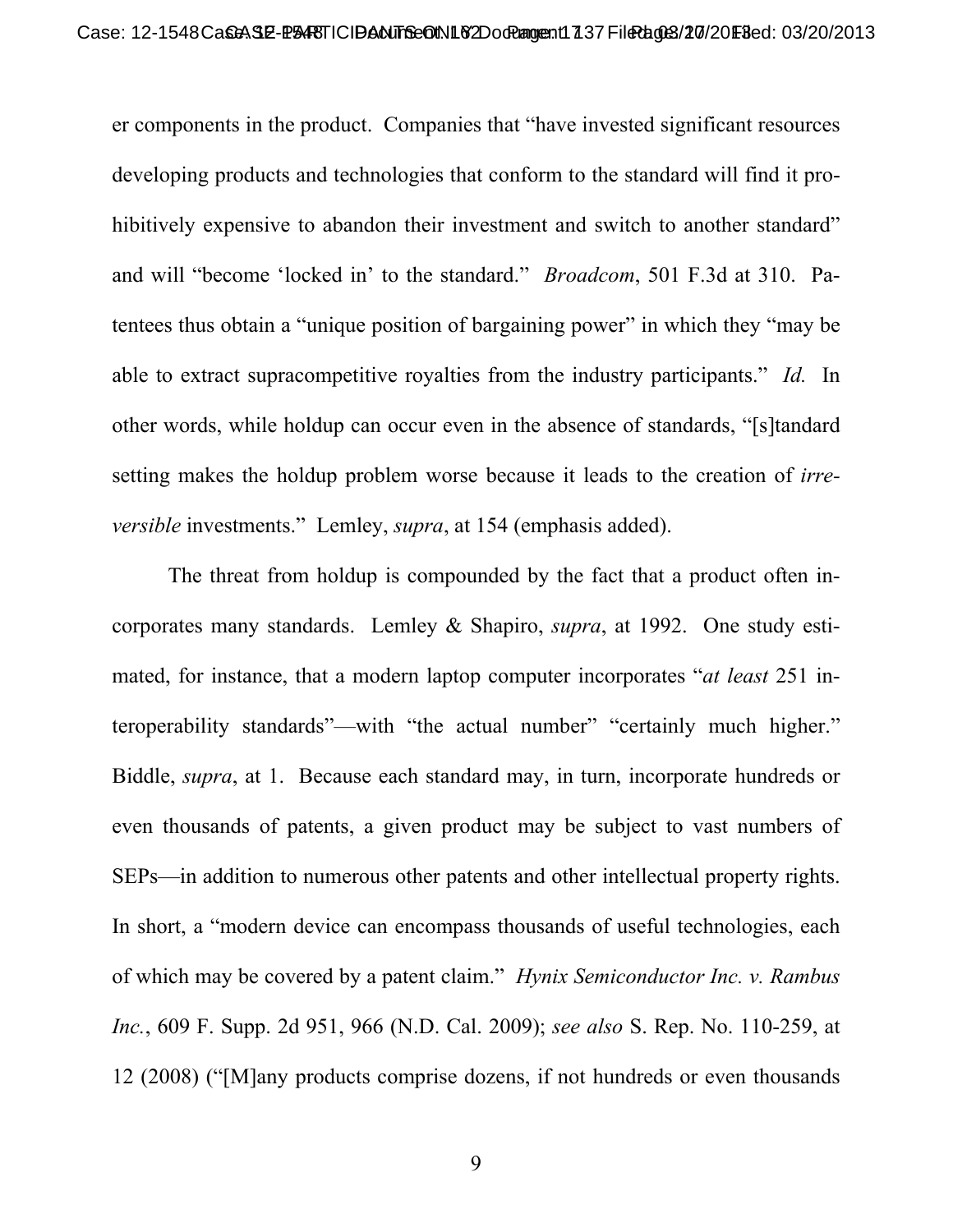of patents, and the infringed patent may well be one smaller part of a much larger whole.").

This multiplicity of standards and SEPs, in conjunction with the threat of holdup, leads to a further problem: "royalty stacking," whereby numerous patent holders each demand unreasonably high royalties on the same product. Lemley  $\&$ Shapiro, *supra*, at 1993. This can result in an excessive and unreasonable total royalty burden. Demands by multiple SEP holders for supra-competitive royalties cause "harm based on reduced output, higher prices, and thus deadweight loss." *Id.* at 2015. Royalty stacking thus hurts consumer welfare by raising prices for goods and preventing some innovative products from reaching the market at all. It "cause[s] prices to be higher than would be set by an integrated monopolist who owned all of the patents and sold the downstream product." *Id.* at 2014. Economic theory teaches that when different patentees control the price of SEPs, no single patentee has an adequate incentive to ensure that the cost of the product is low enough to make it commercially attractive. Carl Shapiro, *Navigating the Patent Thicket* 123, in 1 *Innovation Policy and the Economy* (eds. Adam B. Jaffe et al. 2001).

An example of such royalty stacking can be seen in patent litigation involving WiFi technology. Many companies who make or use WiFi-compliant products have been repeatedly sued by various plaintiffs alleging infringement of the IEEE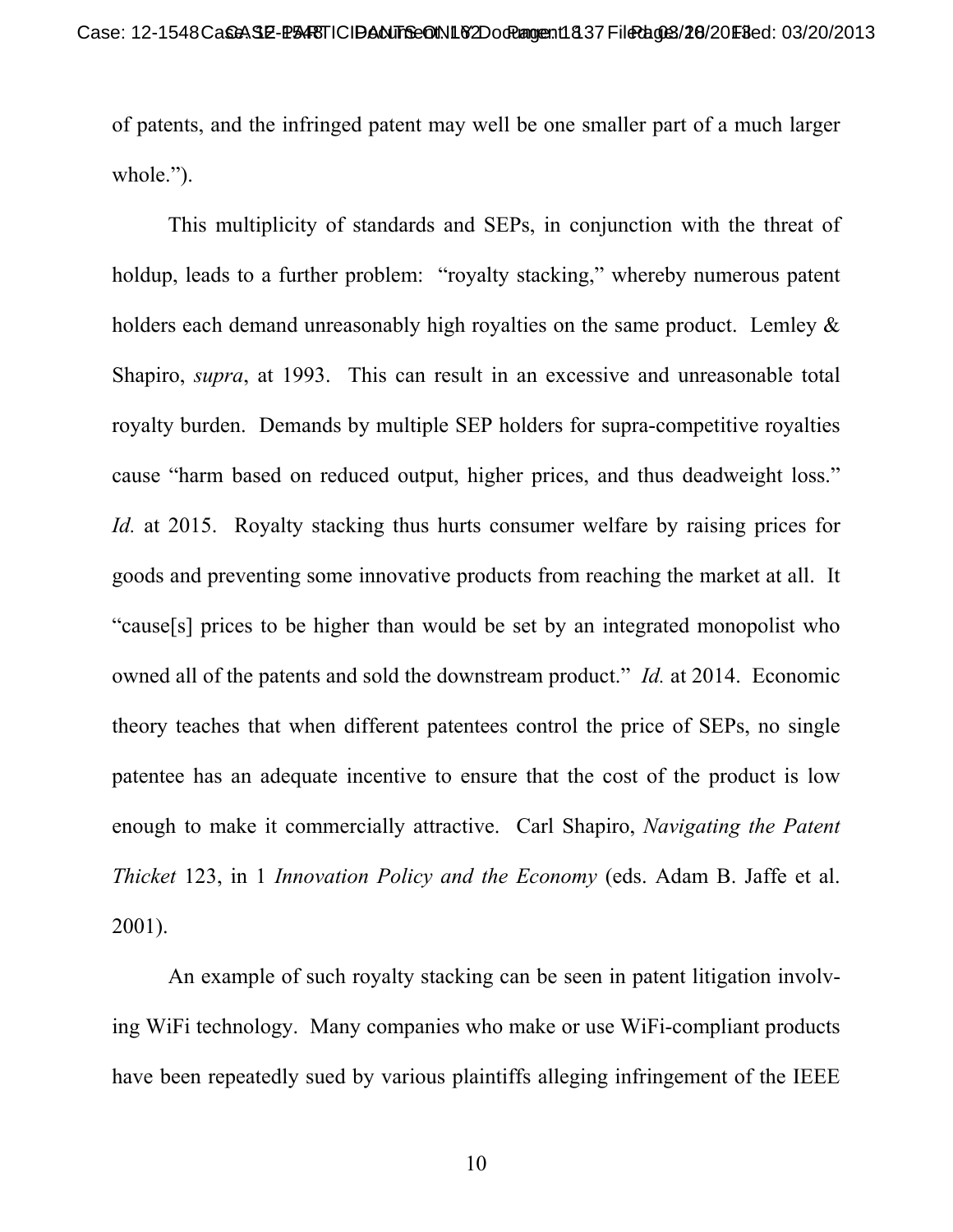802.11 WiFi standards. WiFi technology, of course, is ubiquitous in a wide array of consumer products, from laptops and printers to medical devices and home appliances. Permitting numerous holders of the thousands of FRAND-encumbered SEPs implicated by the WiFi standards to exploit the vast commercial value attributable to the success of those standards would over-compensate those patent holders, impose undue costs on innovative new products, and create disincentives for widespread adoption of standards in the future, to the detriment of innovation, consumers, and the economy as a whole.

#### **C. FRAND Commitments Help Mitigate The Anticompetitive Threat From Standards**

SSOs have recognized the power that standards may confer upon SEP holders to exploit the market power created by the incorporation of their patents into standards. *See*, *e.g.*, *Amicus Curiae* Br. of IEEE at 20. SSOs therefore have attempted to prevent the exploitation of such unearned market power by promulgating rules "to insure that standards do not allow essential patent owners to extort their competitors or prevent them from entering the marketplace." *Apple*, 2011 WL 7324582, at  $*1$ . Among other measures, most SSOs ask potential SEP holders to commit to offer licenses on "RAND" or "FRAND" terms to implementers of the standard. *Id.*

In this case, Motorola claims that its '898 patent is essential to compliance with the UMTS standard, which was promulgated by the Third Generation Partner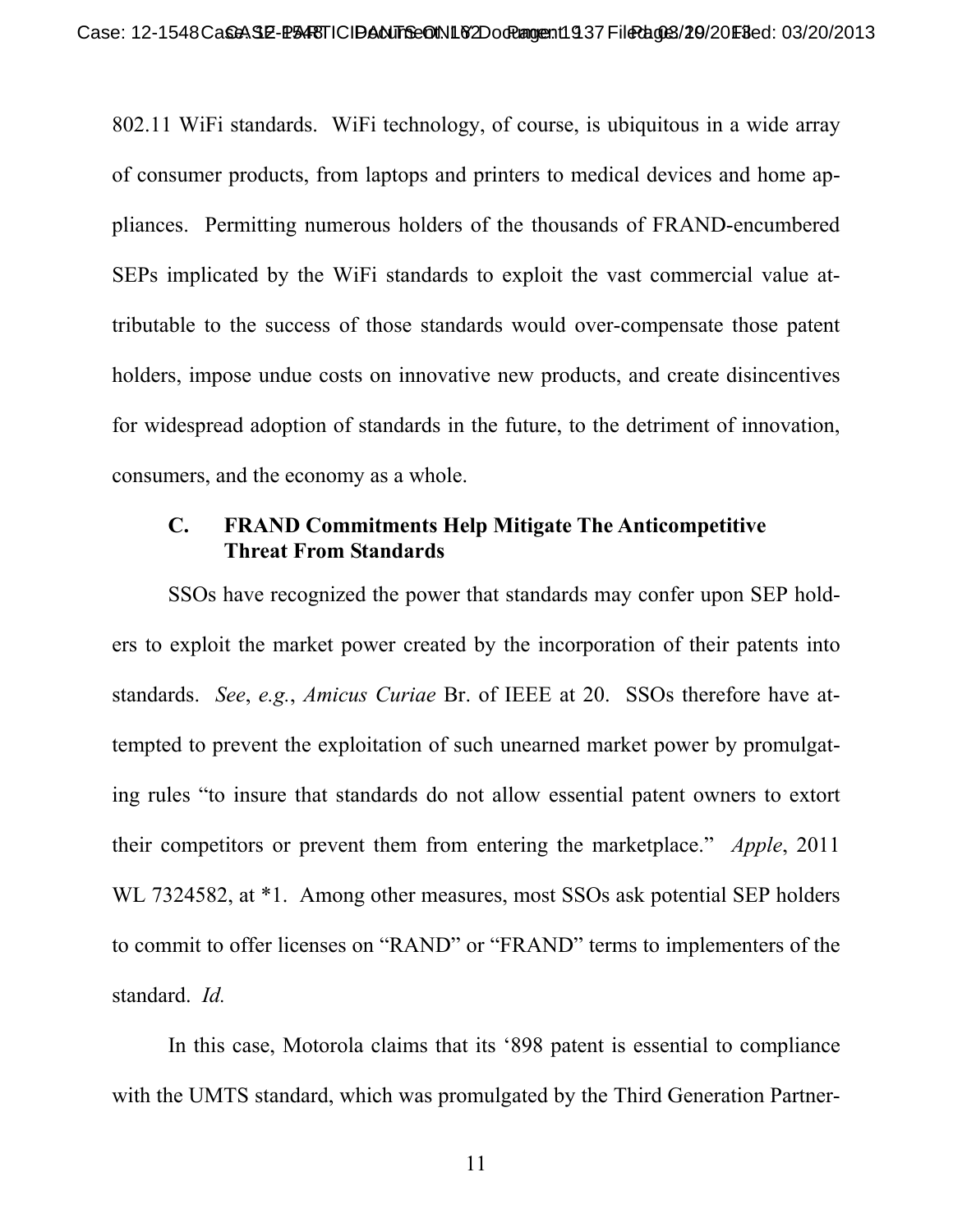ship Project ("3GPP"), a collaboration of SSOs that includes the European Telecommunications Standards Institute ("ETSI"). *See Apple Inc. v. Motorola, Inc.*, 869 F. Supp. 2d 901, 912 (N.D. Ill. 2012); 3GPP, Legal Matters, http://www.3gpp.org/Legal-matters (last visited March 19, 2013). Motorola is a member of ETSI, and its participation in the standard-setting process was therefore subject to ETSI's rules, pursuant to which Motorola was required to submit "an irrevocable undertaking in writing" to "grant irrevocable licences on [FRAND] terms and conditions" to its claimed  $SEPs$ <sup>3</sup>. Thus, pursuant to  $ETSI$ 's Intellectual Property Rights ("IPR") Policy, Motorola irrevocably committed to license any willing licensee to make, sell, and use standard-compliant products on FRAND terms.

FRAND commitments, such as ETSI's, help to prevent holdup by establishing *ex ante* ground rules for licensing SEPs—before entities are locked into a standard. They are intended to reduce "the potential for the exercise of ex post

 $\overline{a}$ 

<sup>3</sup> ETSI Rules of Procedure § 6.1 (2011), http://www.etsi.org/WebSite/document/ Legal/ETSI%20IPR%20Policy%20November%202011.pdf; *see* 3GPP, Working Procedures § K, art. 55 (2012), http://www.3gpp.org/ftp/Information/Working\_Procedures/3GPP\_WP.pdf ("Individual Members shall be bound by the IPR Policy of their respective Organizational Partner."); 3GPP, Call for IPR (Meetings), http://www.3gpp.org/Call-for-IPR-Meetings (last visited Mar. 19, 2013); 3GPP, Partnership Project Description 46 (1998), http://www.3gpp. org/ftp/Inbox/2008\_web\_files/3GPP.ppt.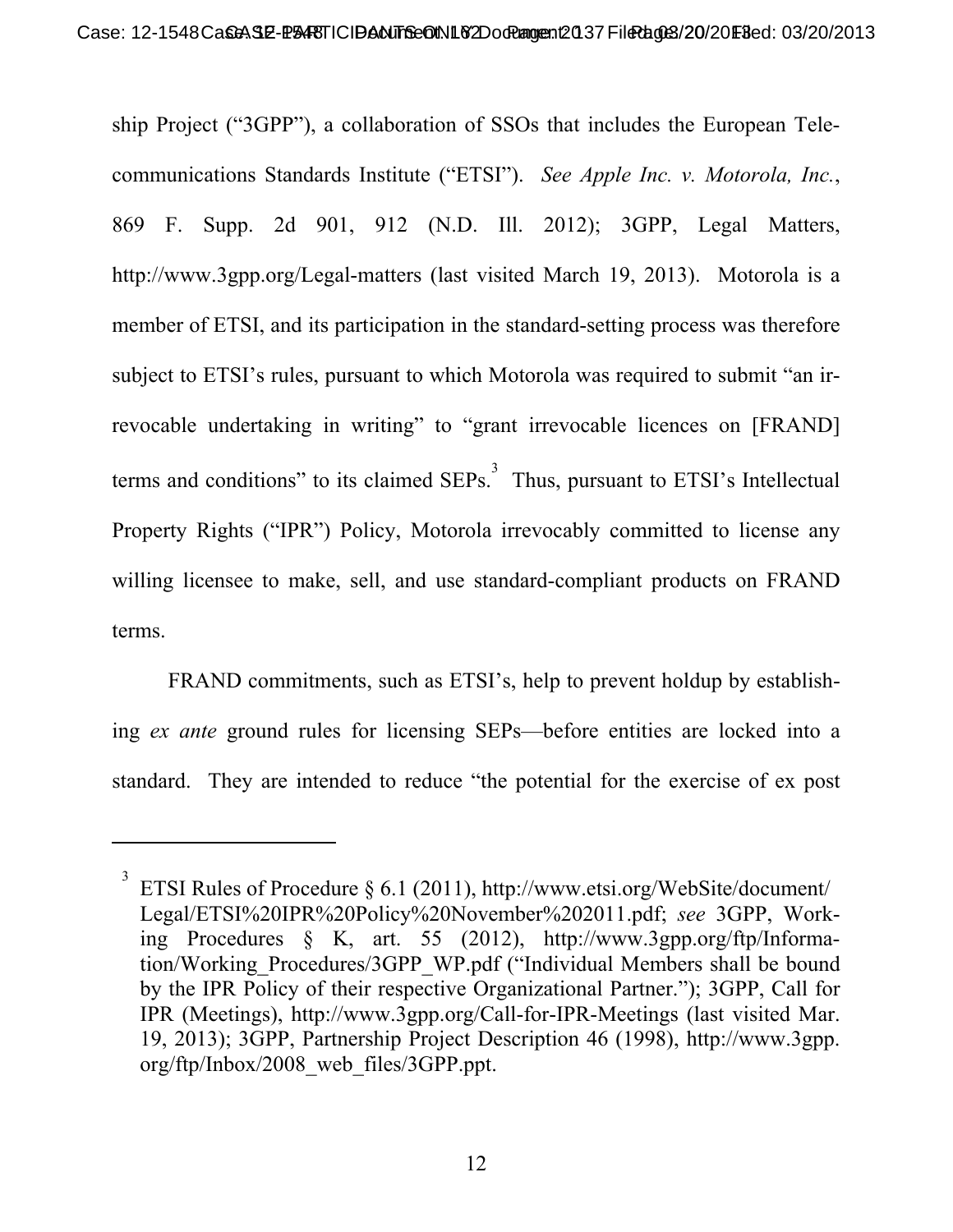market power,"<sup>4</sup> by constraining the ability of SEP holders to make unreasonable license demands using injunction threats and other sharp tactics to extract unreasonably high royalties after a standard is adopted. But because ETSI, like other SSOs, does not have the capacity to enforce those commitments, it falls upon the courts to do so.

## **II. SEP Holders Are Entitled To A Royalty Assessed At The Component Level And Are Not Entitled To Injunctive Relief Except In Limited Circumstances**

Motorola's FRAND commitments require Motorola to offer reasonable license terms to all parties implementing the standard and to refrain from seeking injunctions against parties except in limited circumstances. Practically speaking, permitting Motorola to seek injunctions based on its FRAND-encumbered SEPs would give Motorola powerful leverage to demand excessive royalties. This is precisely the exploitation of unearned market power that FRAND commitments were designed to prevent.

In reaching that conclusion, this Court should recognize three principles that follow directly from the text and purpose of FRAND commitments. First, FRAND licenses must be offered to all comers; this follows directly from the plain text of

-

<sup>4</sup> Richard J. Gilbert, *Deal or No Deal? Licensing Negotiations in Standard-Setting Organizations*, 77 Antitrust L.J. 855, 856 (2011).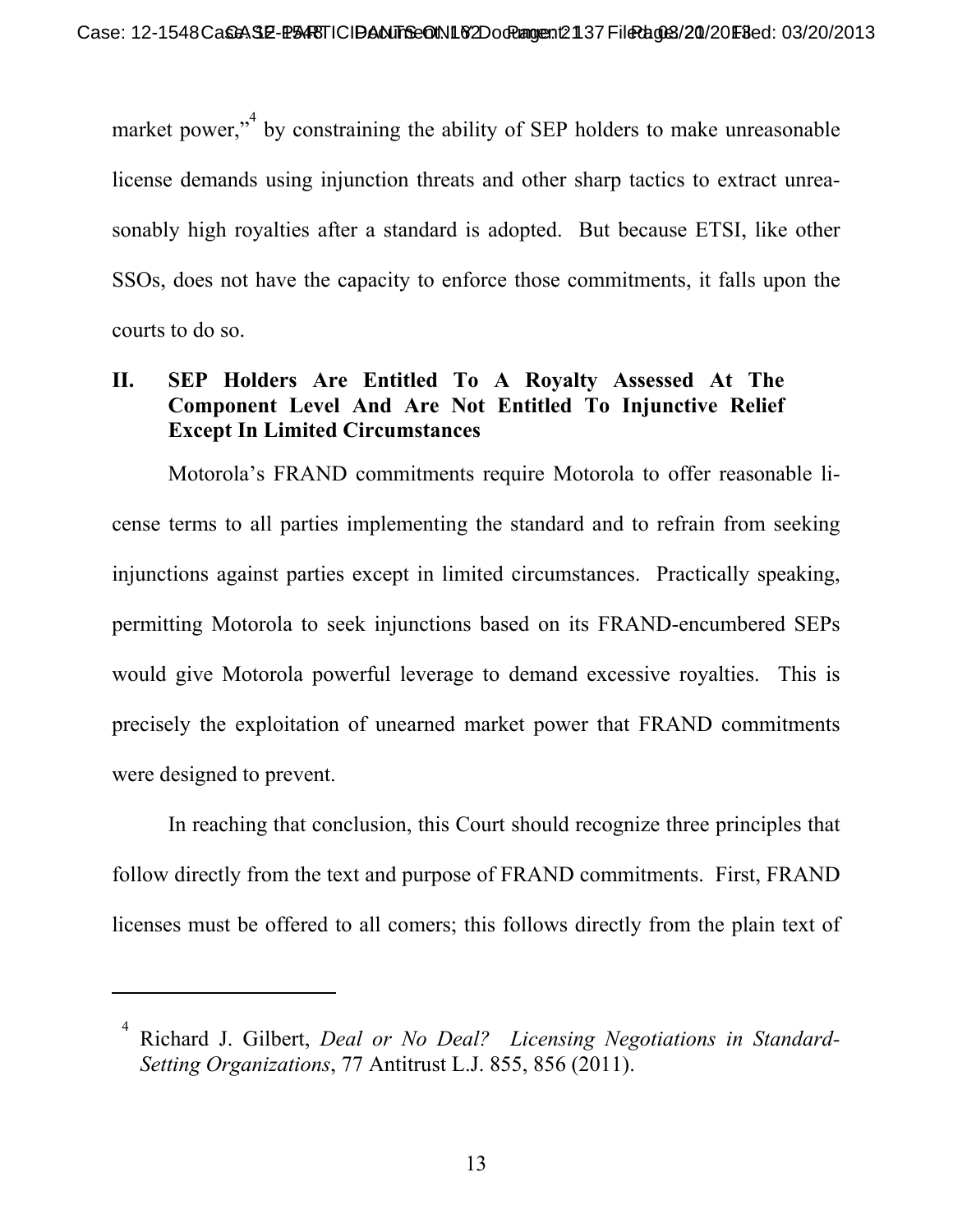the commitment. Second, patentees that make FRAND commitments may not seek an injunction, except in limited circumstances, because they have committed to license their SEPs on reasonable terms. Third, in order that the royalty be "reasonable," FRAND royalty-setting must be based only on the value of the component that implements the standard; reflect the *ex ante* value of the SEPs (*i.e.*, their value before they were incorporated into the standard); and take into account all the other technologies (patented or otherwise) incorporated into the component.

#### **A. A FRAND Commitment Requires A SEP Holder To License All Comers, Including Component Makers**

The foremost command of the FRAND contractual obligation is that a SEP holder must grant a reasonable license to *all* comers—both sellers of completed products to consumers, such as Apple, and manufacturers of the components that go into those products. The plain text of the ETSI Policy states that a SEP holder must "grant irrevocable licences on [FRAND] terms and conditions" to its claimed SEPs. *See* ETSI Rules, *supra* note 3, § 6.1. In addition, the ETSI policy requires owners of essential IPR to undertake to grant licenses "to at least" "MANUFACTURE"; "sell, lease, or otherwise dispose of EQUIPMENT so MANUFACTURED"; "use" "EQUIPMENT"; "and" "use METHODS." *Id.*

The obligation to grant "at least" the rights specified in a list joined by the conjunctive word "and" is most naturally read as obligating Motorola to make the full array of specified rights available to *any* prospective licensee upon request.

14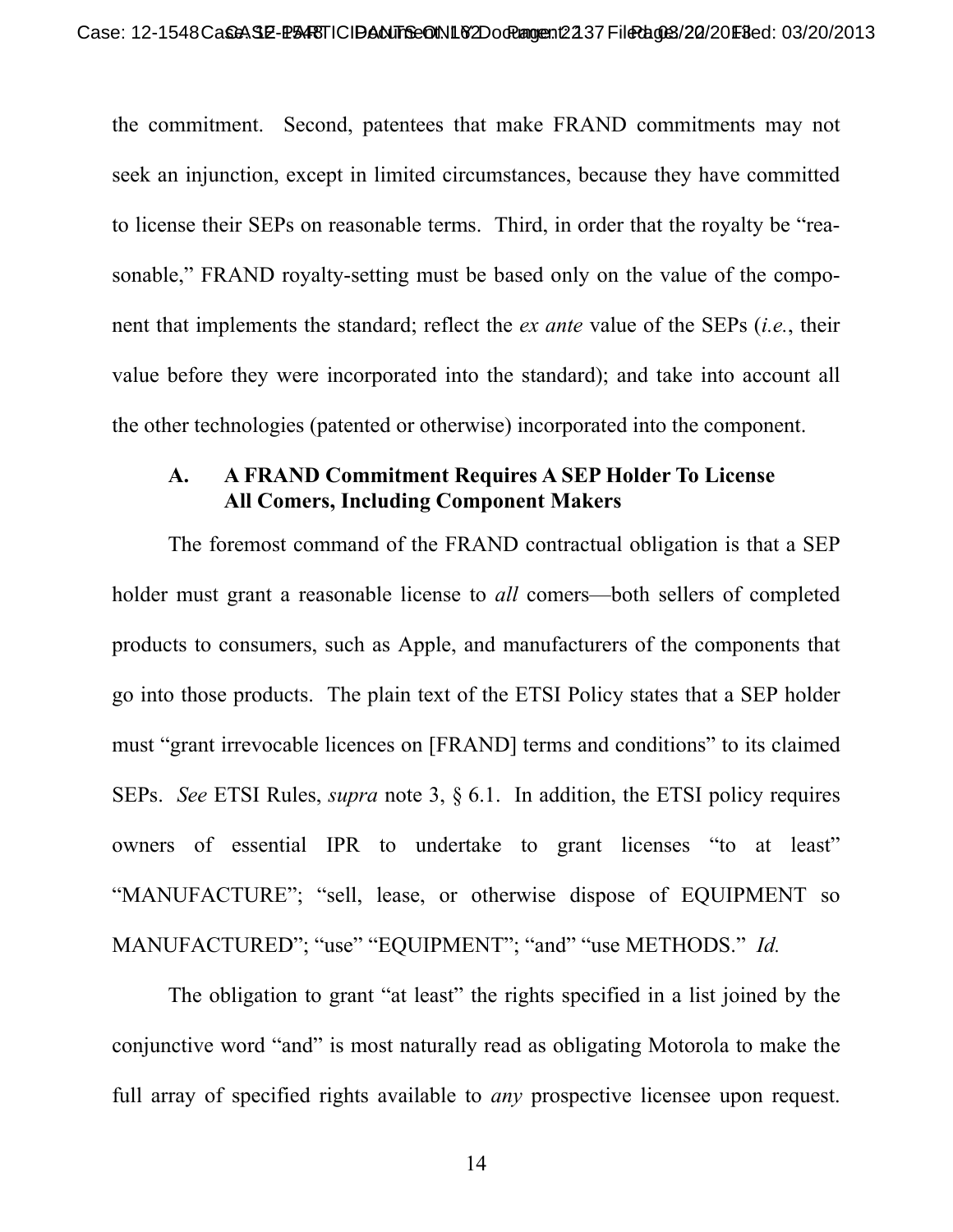So, too, does the obligation to license on "nondiscriminatory" terms, which requires equal treatment for all. Thus, pursuant to ETSI's IPR Policy, Motorola committed to license on FRAND terms any willing licensee to the full range of patent rights essential to implement the standard. Accordingly, Motorola must grant FRAND licenses to any willing party.

## **B. Injunctions Are Inappropriate To Enforce A SEP Except In Limited Circumstances**

A straightforward application of traditional equitable principles compels the conclusion that a patentee that has contractually committed to license its SEPs to all applicants on FRAND terms is precluded from obtaining an injunction to enforce those SEPs, except in limited circumstances. Such exceptions include when a U.S. court with competent jurisdiction or a binding arbitrator previously determined in a final, non-appealable judgment that the SEP holder has made an offer to the alleged infringer that satisfied its FRAND obligations and the alleged infringer rejected the offer.

No finding has been made here that Motorola offered, and Apple declined, a license on terms that satisfy Motorola's FRAND obligations.<sup>5</sup> Accordingly, an injunction in this case would amount to the exploitation of market power (which was

-

<sup>5</sup> Motorola claims that "Apple refused to pay (or even be bound by) a courtdetermined FRAND rate" (Motorola Cross-Appeal Br. at 71), but no court has yet determined a FRAND rate for the '898 patent.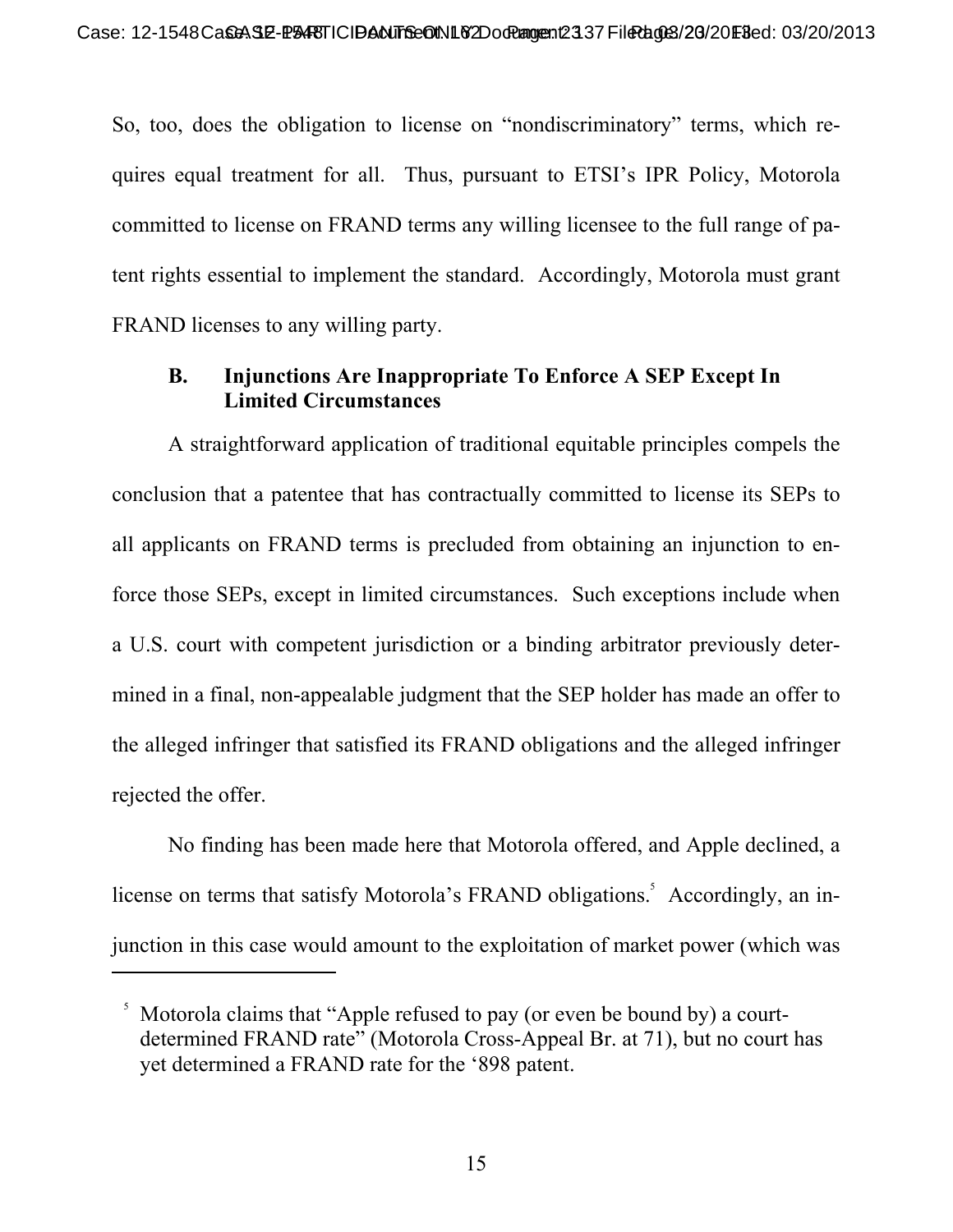created by an industry standard, not by the individual SEPs) to deny producers and consumers the benefits of industry standard-setting, after the patentee voluntarily and publicly agreed to give up its right to exclude willing licensees from practicing the SEPs in exchange for FRAND royalties. Injunctions with respect to FRANDencumbered SEPs create a risk of coerced windfall settlements that would distort competition, undermine the standard-setting process, and injure consumers. Indeed, because SEPs are incorporated into a variety of products (*e.g.*, the IEEE 802.11 WiFi standard is used in laptops, tablets, mobile phones, printers, medical devices, network equipment, televisions, bluray players, home appliances, etc.), granting an injunction for a FRAND-encumbered SEP could enable a party to effectively shut down multiple U.S. industries, after having voluntarily committed to license their SEPs on FRAND terms to all implementers.

In many cases, moreover, SEP holders threaten or seek injunctive relief merely as a tool for extracting larger royalties, not because they actually desire to enjoin the manufacture and sale of standard-compliant products. Taken to its extreme, the issuance of injunctions against standards implementers would in fact be contrary to the interests of all SEP holders because it would undermine the widespread adoption and utilization of interoperability standards in furtherance of which the SEP holders made the FRAND commitments. Increased acceptance of such standards by industries and consumers benefits SEP holders by increasing the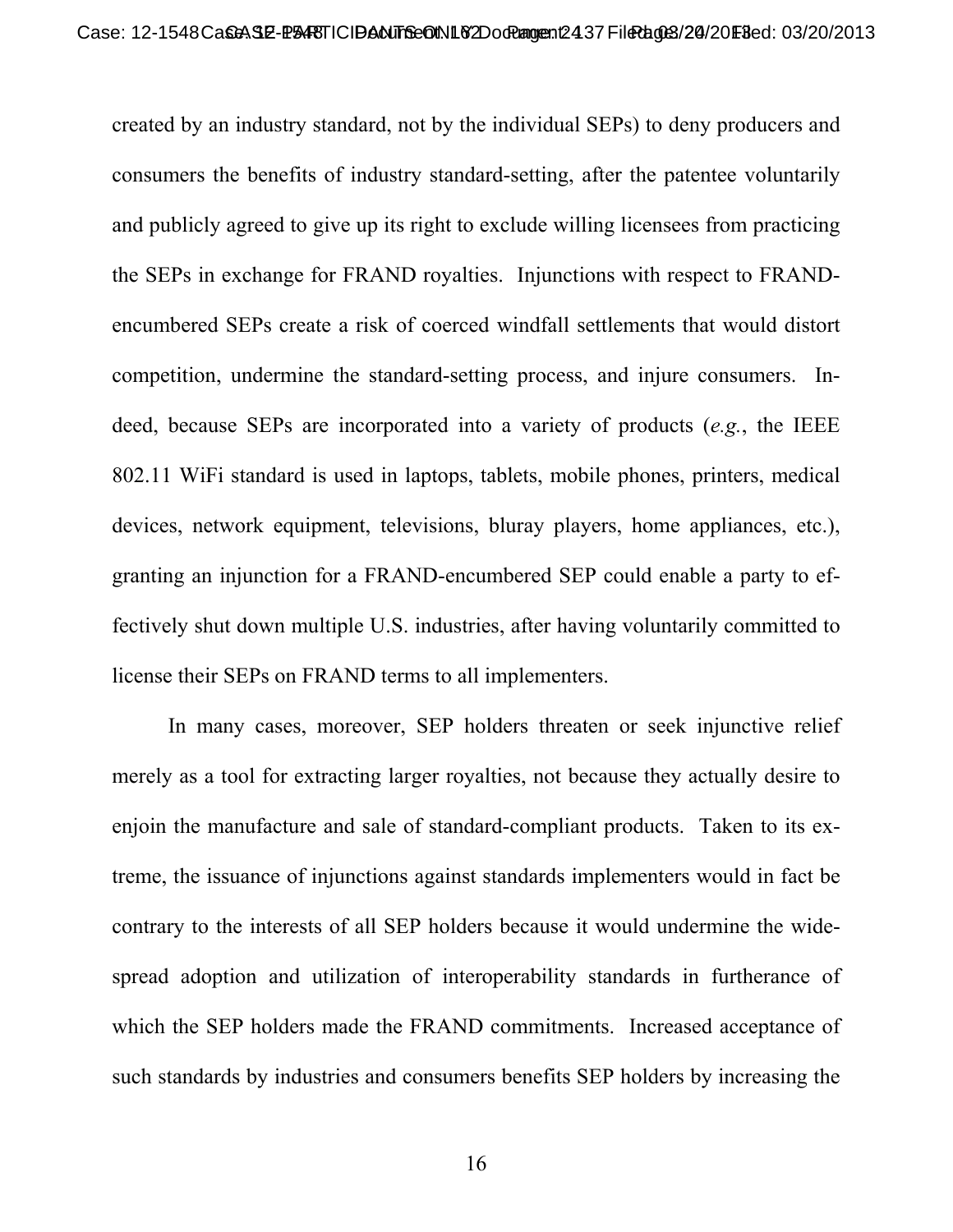volume of sales subject to FRAND royalties.

In this case, Motorola claims that its '898 patent is essential to compliance with the UMTS, and that the accused devices practice that standard and therefore infringe Motorola's SEP. As explained above, because 3GPP—a collaboration of SSOs that includes the ETSI—promulgated the UMTS standard, Motorola is subject to the IPR Policy of the ETSI. *See* 3GPP, Legal Matters, http://www.3gpp.org/Legal-matters (last visited Mar. 19, 2013). That policy states that among its goals is "to reduce the risk" "that investment in the preparation, adoption and application of STANDARDS could be wasted as a result of an ESSENTIAL IPR for a STANDARD" being "unavailable." As the former Chairman of ETSI's Technical Committee Special Mobile Group from 1996 to 2000 has explained, "'[t]he intention in ETSI was that once the undertaking is given, the owner would have *no possibility* to use his blocking rights as long as the licensee is prepared to accept FRAND terms and conditions. . . . This was commonly understood, and is very much at the heart of the IPR Policy."<sup>7</sup>

In accordance with these requirements, Motorola accepted that FRAND roy-

 $\overline{a}$ 

<sup>6</sup> ETSI Rules, *supra* note 3, § 3.1.

<sup>7</sup> Pls.' Opening Pre-Trial Brief at 45 & n.132, *Nokia Corp. v. Qualcomm Inc.*, C.A. No. 2330-VCS (Del. Ch. July 15, 2008) (quoting Expert Report of Friedheim Hillebrand at 9, ¶ 19 (May 22, 2008)) (emphasis added).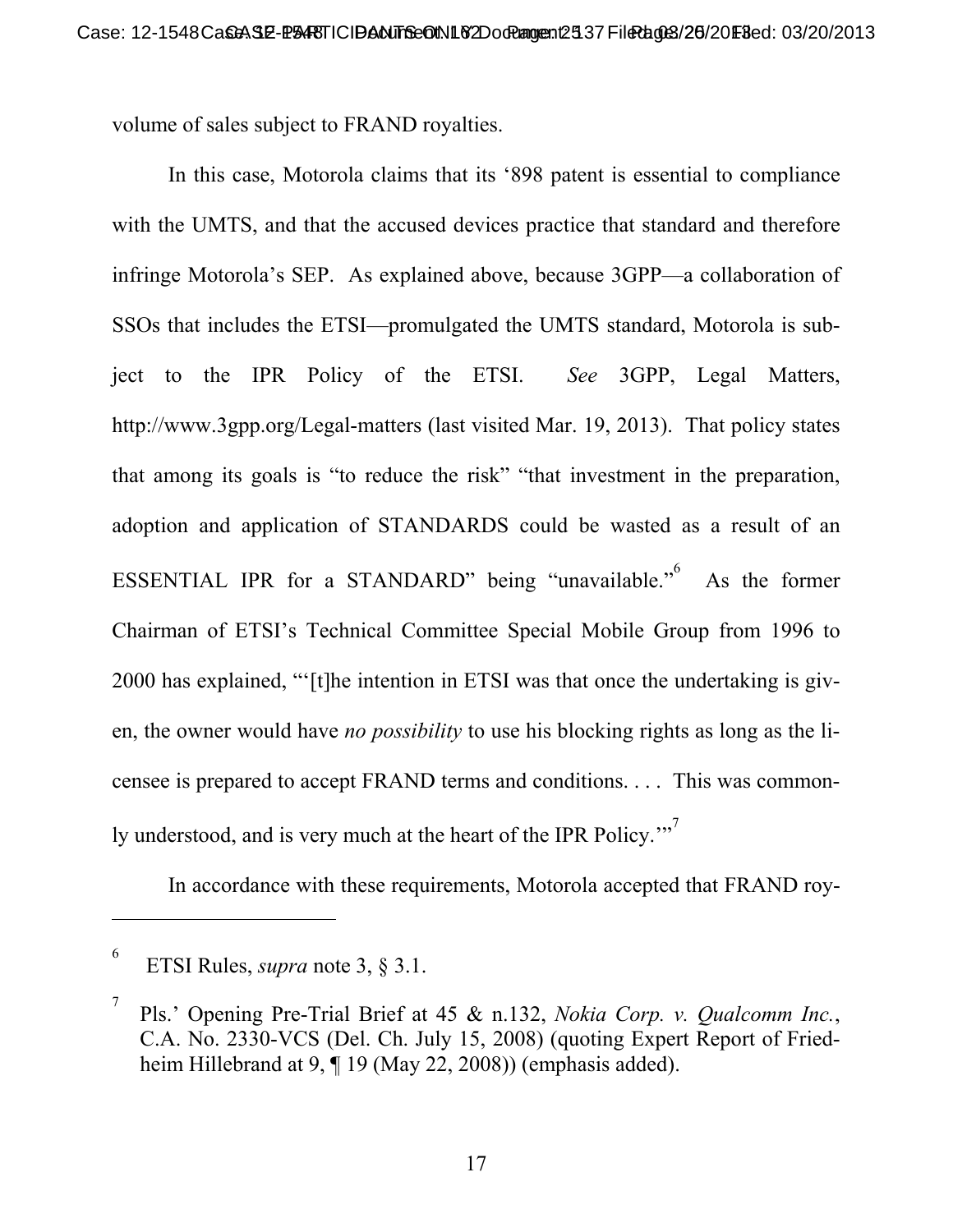alties would sufficiently compensate it for the use of its SEP by *any* implementer of the standard. In other words, to make it possible for its technologies to be incorporated into the standard, Motorola agreed to forgo the right to exclude parties willing and able to pay FRAND royalties from practicing its SEP.

Because Motorola's FRAND commitments constitute promises to license its SEPs to all parties that incorporate the standard into their products, those commitments effectively modified the scope of Motorola's patent rights. A patent confers "a property right," *Festo Corp. v. Shoketsu Kinzoku Kogyo Kabushiki Co.*, 535 U.S. 722, 730 (2002), that ordinarily entitles the holder to exclude others from practicing the patent. But "[a]s with other property rights, patent-related rights can be contracted away." *Deprenyl Animal Health, Inc. v. Univ. of Toronto Innov. Found.*, 297 F.3d 1343, 1357 (Fed. Cir. 2002). Once the patentee commits to license its SEPs, the scope of its property right is modified and it may no longer seek an injunction, except in limited circumstances as discussed above. *Cf. Tessera, Inc. v. ITC*, 646 F.3d 1357, 1369–71 (Fed. Cir. 2011), *cert. denied*, 132 S. Ct. 2707 (2012).

Like other SSO participants, Motorola made a voluntary, business decision to forego the unfettered right to an injunction in exchange for the benefits of participation in the standard-setting process and incorporation of its patent into ETSI's standard. Thus, when Judge Posner held that Motorola's contractual promises to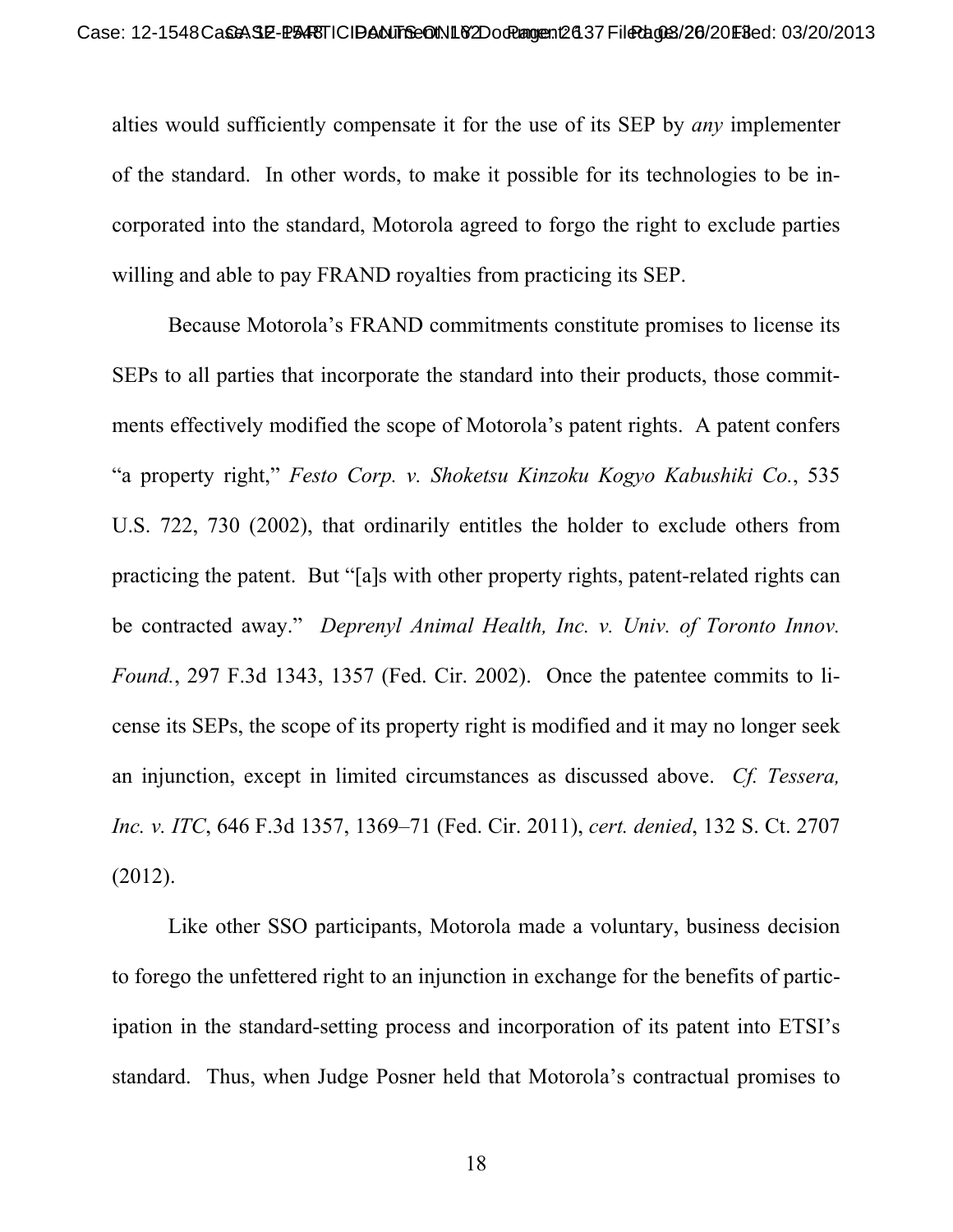accept compensation from *all* users of the standard leave no room in this case for barring Apple from selling standard-compliant products, he was not taking a right away from Motorola. Instead, he was merely enforcing the voluntary decision that Motorola had already chosen to make. *Apple*, 869 F. Supp. 2d at 914.

To reverse Judge Posner and grant an injunction in these circumstances would set a dangerous precedent with far-reaching consequences for standardsetting activities. To give just one example, "3G wireless technology was subject to more than 7000 claimed 'essential' patents as of 2004; the number is doubtless much higher now. WiFi is subject to hundreds and probably thousands of claimed essential patents." Mark A. Lemley, *Software Patents and the Return of Functional Claiming* 24 (Stanford Public Law Working Paper No. 2117302, 2012), *available at* http://ssrn.com/abstract=2117302. If each of those thousands of patents could serve as a gateway to blocking wireless products, it would have the potential to destroy the usefulness of the standard-setting processes that play such a vital role in our innovation-based economy.

Traditional equitable principles confirm the impropriety of injunctive relief for SEP holders in these circumstances. In *eBay Inc. v. MercExchange, L.L.C.*, the Supreme Court held that in order to obtain an injunction a patent holder must demonstrate "(1) that it has suffered an irreparable injury; (2) that remedies available at law, such as monetary damages, are inadequate to compensate for that inju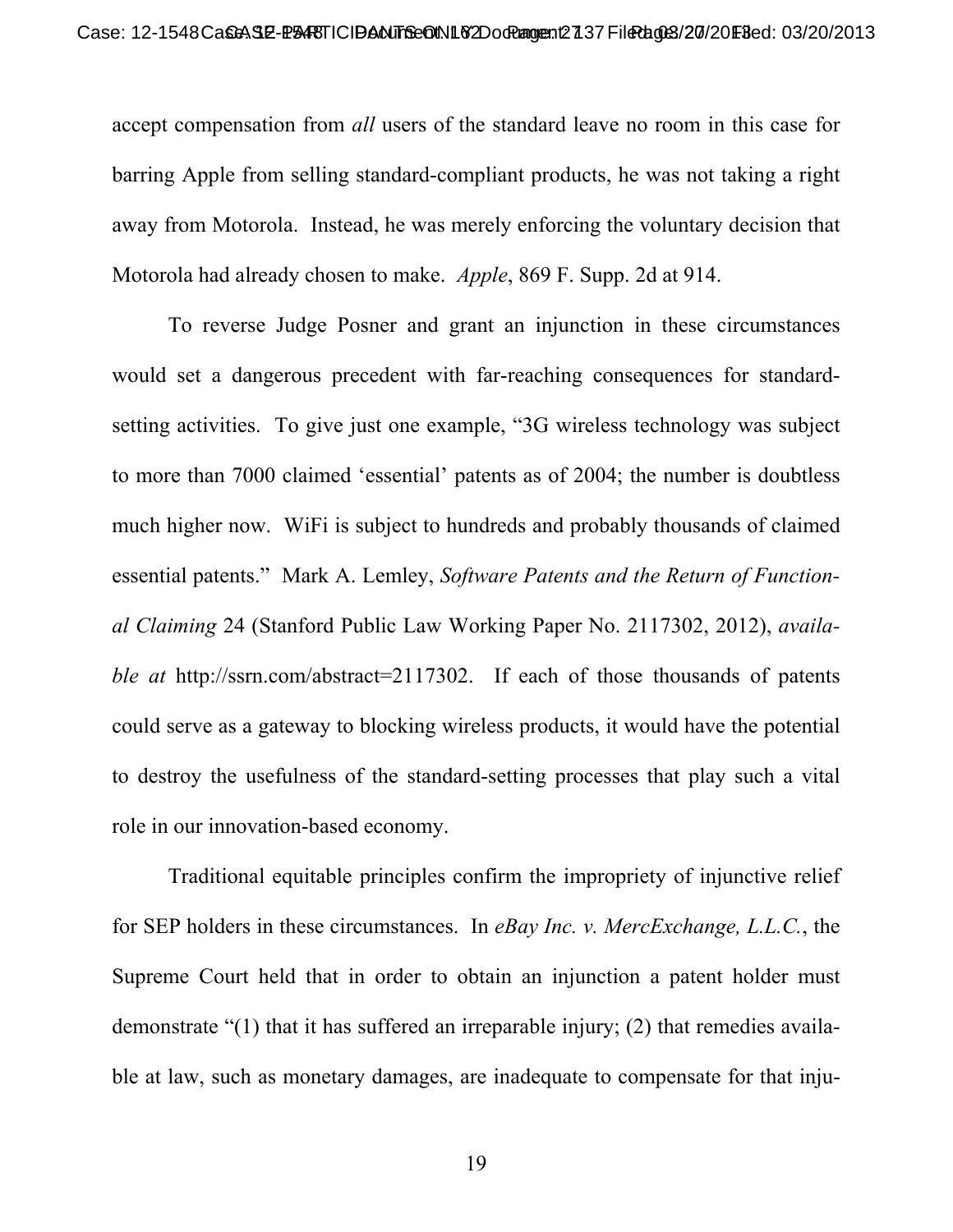ry; (3) that, considering the balance of hardships between the plaintiff and defendant, a remedy in equity is warranted; and (4) that the public interest would not be disserved by a permanent injunction."  $547$  U.S. 388, 391 (2006).

In most circumstances, a SEP holder cannot satisfy *eBay*'s factors. A SEP holder that makes a FRAND commitment is not expressing a mere "willingness to license its patents," 547 U.S. at 393 (quotation marks omitted), but rather pledging to license the patents to *all* parties on FRAND terms. By committing to license its SEP to *all* parties, the SEP holder has "implicitly acknowledged that a royalty is adequate compensation for a license to use that patent." *Apple*, 869 F. Supp. 2d at 914. It has *already* agreed that "monetary damages" are "[]adequate . . . compensat[ion]," and it thus cannot show "irreparable injury" or that "remedies available at law, such as monetary damages, are inadequate to compensate for that injury." *eBay*, 547 U.S. at 391; *see also Microsoft Corp. v. Motorola, Inc.*, 696 F.3d 872, 884 (9th Cir. 2012) ("Implicit in such a sweeping [FRAND] promise is, at least arguably, a guarantee that the [present] patent-holder will not take steps to keep would-be users from using the patented material, such as seeking an injunc-

l

<sup>8</sup> Motorola errs in accusing Judge Posner of not applying the *eBay* factors to Motorola's request for injunctive relief. He expressly cited *eBay* and denied injunctive relief precisely because *eBay*'s standard "means, with immaterial exceptions, that the alternative of monetary relief must be inadequate." *Apple*, 869 F. Supp. 2d at 915.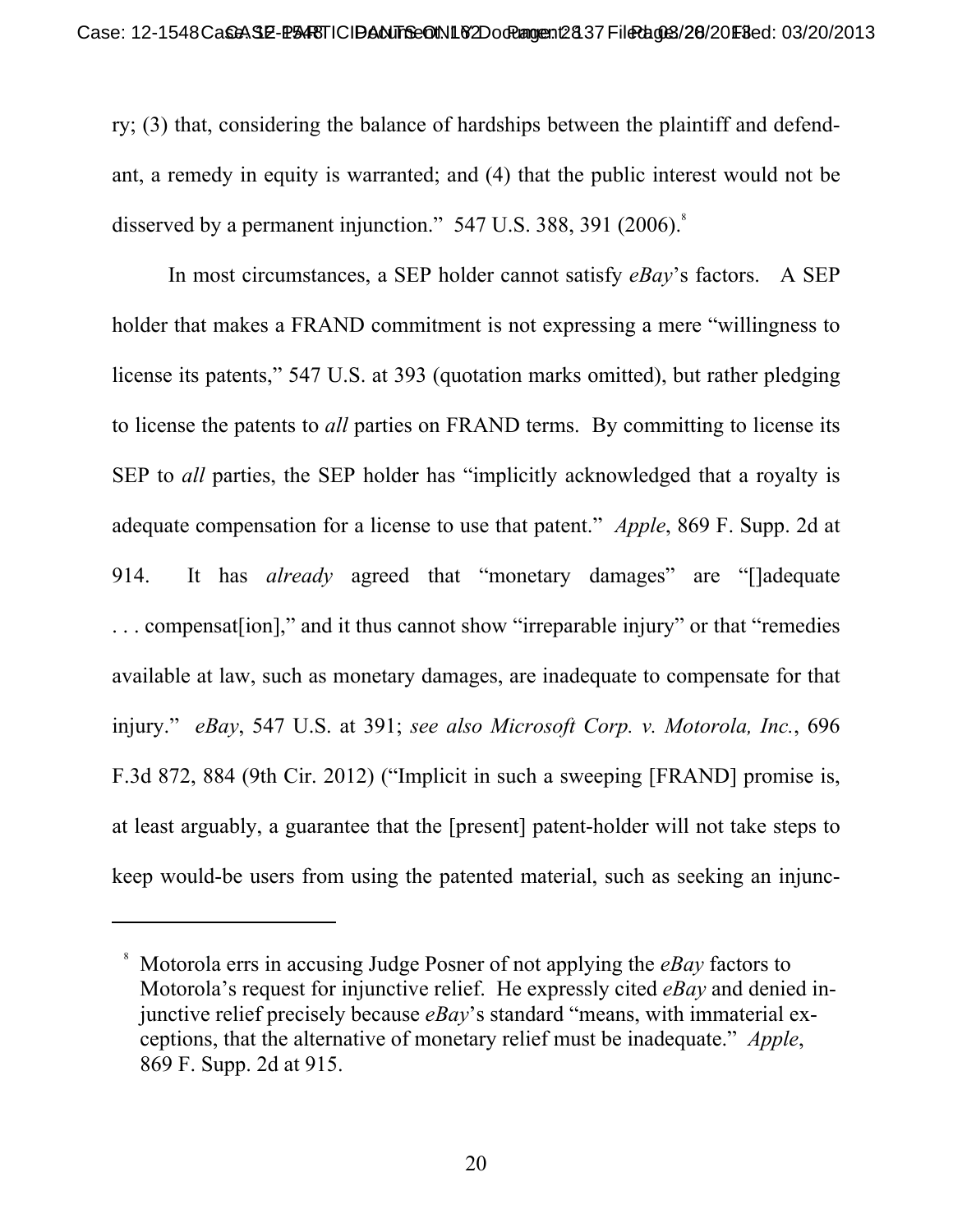tion, but will instead proffer licenses consistent with the commitment made."); *ActiveVideo Networks, Inc. v. Verizon Commc'ns, Inc.*, 694 F.3d 1312, 1339 (Fed. Cir. 2012) ("In light of the record evidence including ActiveVideo's past licensing of this technology and its pursuit of Verizon as a licensee, no fact finder could reasonably conclude that ActiveVideo would be irreparably harmed by the payment of a royalty (a licensing fee)."); *Apple*, 869 F. Supp. 2d at 915 ("A FRAND royalty would provide all the relief to which Motorola would be entitled if it proved infringement," and "thus it is not entitled to an injunction.").

Motorola also cannot satisfy *eBay*'s "balance of hardships" and "public interest" factors. Because of the commercial infeasibility of designing around standards, allowing an SEP holder to obtain an injunction (except in limited circumstances, as discussed above) would empower SEP holders to extract a disproportionate share of the value of accused products, making an unreasonably high settlement the only plausible outcome, and thereby raising prices to consumers. Even more troubling, issuance of an injunction in the face of unfulfilled FRAND commitments would undermine the standard-setting process that is so vital to U.S. innovation, economic growth, and consumer welfare, because companies will become reluctant to agree on standards and to incorporate them into their products if SEP holders can unfairly exploit the resulting standard-derived market power through injunctions. That will ultimately hurt consumers, who have benefited tre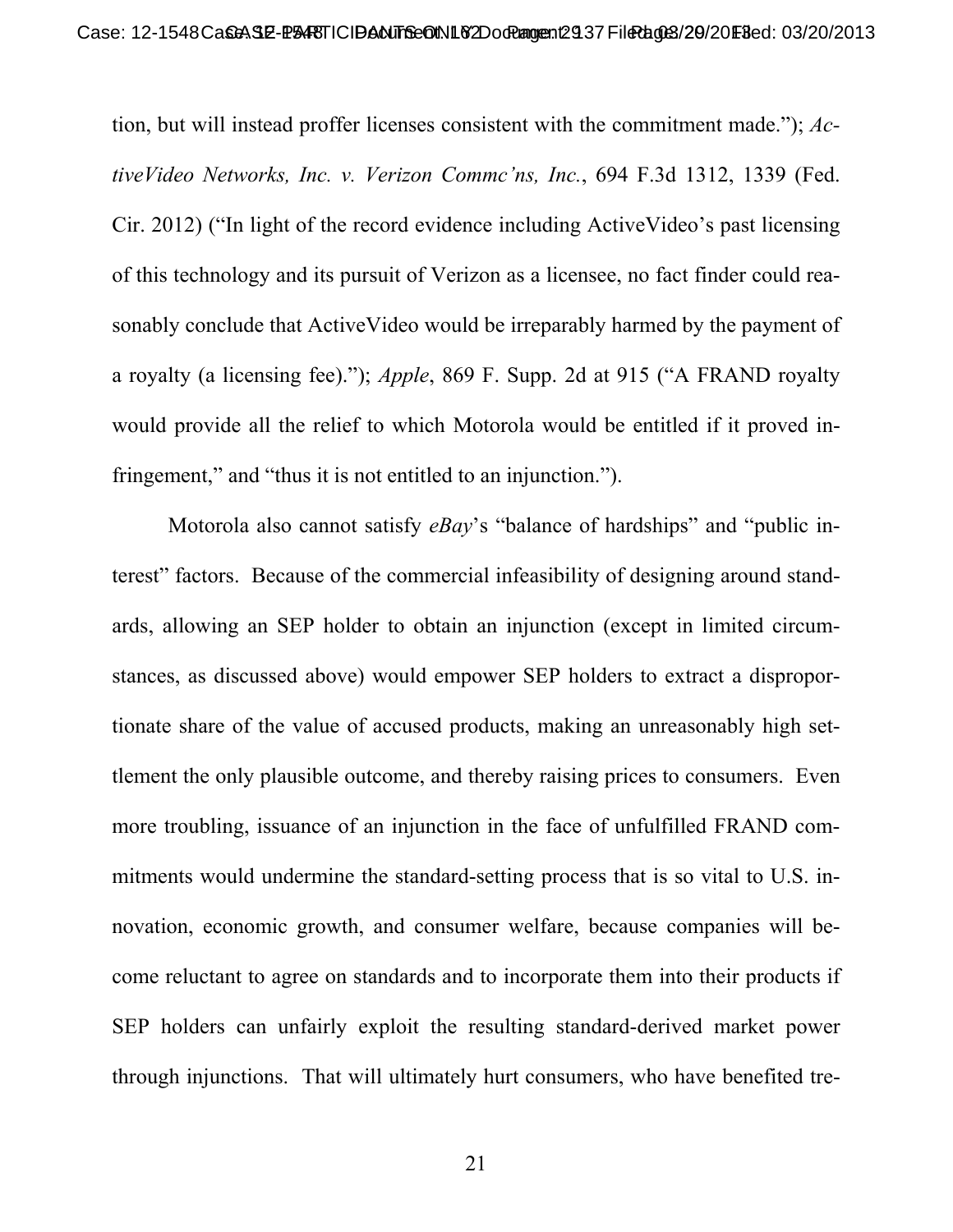mendously from the interoperability of high-technology products.

The very purpose of the FRAND commitment is to thwart this sort of exploitation of unearned market power. If there are any circumstances in which it is inappropriate for a party to use "an injunction" as a "bargaining tool," *eBay*, 547 U.S. at 396 (Kennedy, J., concurring), it is the standard-setting context, where there is little possibility of design-around and the patent holder has already agreed that a royalty is sufficient compensation for its SEPs.

## **C. For A Multi-Component Product, A FRAND Commitment Generally Requires A Royalty To Be Assessed At The Component Level And To Take Account Of Other Patents That Read On The Component**

Courts must consider FRAND principles when assessing reasonable royalties for FRAND-encumbered SEPs, because the owner of a FRAND-encumbered patent has agreed contractually to surrender some of the rights that it would otherwise have as a patentee in exchange for the prospect that incorporation of its patent into a standard would lead to higher revenues based on the necessity of employing its technology in order to comply with the standard.

Two key principles for calculating FRAND royalties flow directly from the text and objective of the FRAND commitments required by the ETSI Policy. First, a FRAND royalty must be set at the smallest saleable component that embodies the relevant SEPs. *See LaserDynamics, Inc. v. Quanta Computer, Inc.*, 694 F.3d 51, 68 (Fed. Cir. 2012) ("[P]roof that consumers would not want a laptop computer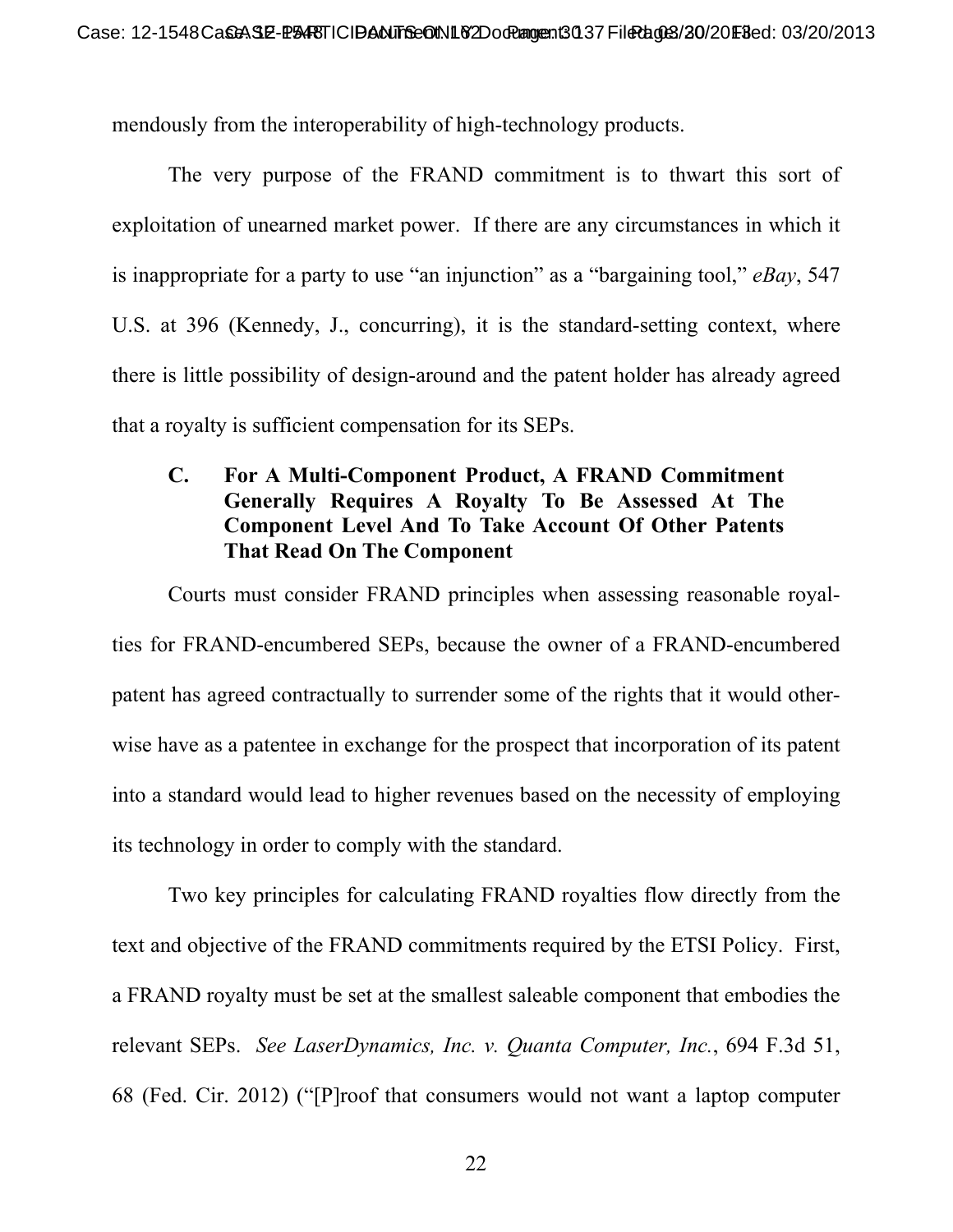without such features is not tantamount to proof that any one of those features alone drives the market for laptop computers."). Second, in deriving a royalty rate, a court must take account of the contribution of the patent to the component—and it can *only* do so by considering the context of that patent in relation to other patented (both SEP and non-SEP) and non-patented technology embodied in that component.

These basic requirements are fundamental elements of a "reasonable" royalty rate because they ensure that the rate reflects only the incremental economic contribution of the SEP and not the exercise of unearned market power that FRAND commitments are designed to prevent. As one SSO has explained in this case, SSOs "seek[] to produce standards that any willing implementer can use" and require a "patent holder's commitment that it will grant licenses to implementers on reasonable and non-discriminatory terms" in order to "protect implementers of a standard against patent hold-up." *Amicus Curiae* Br. of IEEE at 11–12, 15.

When hundreds or thousands of patents are incorporated into a standard, it would take only a handful of SEP holders demanding unreasonable royalties to render the standard commercially unviable. In interpreting FRAND commitments, therefore, courts must ensure that each SEP holder receives a royalty that reflects only the contribution of its patent to the accused product, and not the unearned market power that it agreed through its FRAND commitment to forego. That re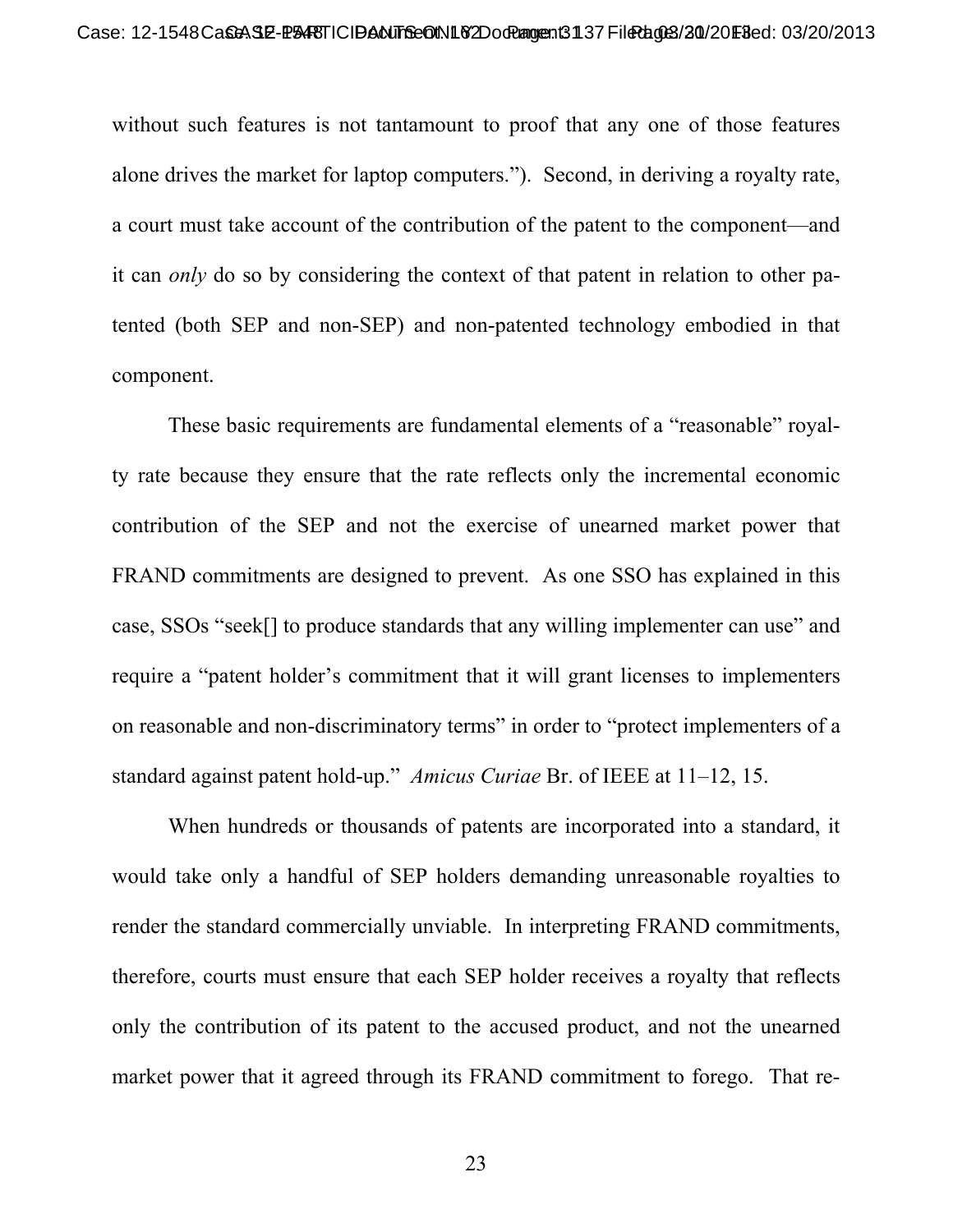quires a determination of the *ex ante* value of a SEP—that is, the royalty that the SEP holder could have obtained from the manufacturer in arms-length bargaining before the SEP was incorporated into the standard. *See* FTC, *The Evolving IP Marketplace* 23 (2011), *available at* http://www.ftc.gov/os/2011/03/ 110307patentreport.pdf ("Courts should cap the royalty at the incremental value of the [FRAND-encumbered] patented technology over alternatives available at the time the standard was chosen."). That determination must account for the fact that, when a standard is incorporated into only one component of a multi-component product, royalties based on the value of the entire product tend to compensate SEP holders for numerous technologies and features beyond those covered by their patents, thereby overcompensating them and leading to royalty stacking. *See Uniloc USA, Inc. v. Microsoft Corp.*, 632 F.3d 1292, 1318–19 (Fed. Cir. 2011).

Motorola itself has recognized that a FRAND royalty should take into account the overall licensing burden for all the relevant technologies in the end product. *See* Ericsson, Motorola, and Nokia, *Expanded Proposal for IPR Policy Reform* 3 (ETSI GA/IPRR02(06)05, Feb. 4, 2006). According to Motorola, this requires examining "the *overall cumulative royalty costs* for a given standard and not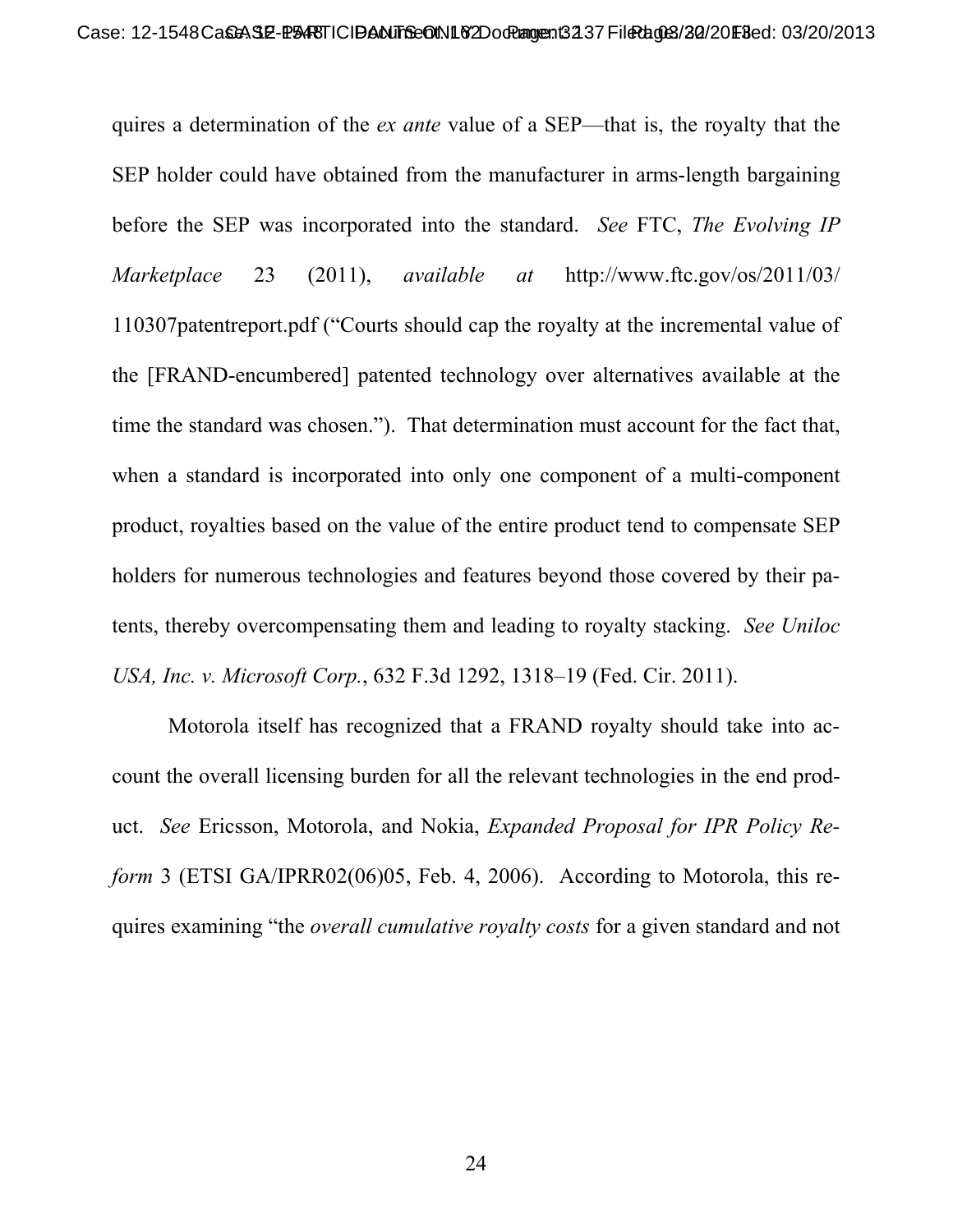just to assess whether the terms being offered by one particular licensor are fair and reasonable *in vacuo*." *Id.* at 4 (emphasis added).<sup>9</sup>

Important SEP licensors have implemented these principles in their licenses. Consider, for example, that the royalty rate advertised by MPEG LA, a patent pool that licenses 2,339 H.264 SEPs, is \$0.10 per unit for an operating system such as Microsoft's Windows, and that is further capped at \$6.5 million. *See* Mot. for Summ. J., Dkt. 237, at 1–2, Microsoft Corp. v. Motorola, Inc., No. 2:10-cv-01823 (W.D. Wash. Mar. 30, 2012); http://www.mpegla.com/main/programs/avc/ Documents/AVC TermsSummary.pdf. This practice of charging a tiny fraction of the price of a standard-compliant product for a large number of SEPs confirms the industry-wide expectation that FRAND requires a royalty that accounts for the total royalty burden on the standard-compliant product to ensure its commercial viability.

Industry practice thus informs two key elements of FRAND royalties, each of which helps to achieve the objective of avoiding holdup and royalty stacking: the royalty base should be set at the component level, and the royalty should ac-

l

<sup>9</sup> Intel does not endorse the overall approach urged by Motorola in this statement, but merely notes Motorola's recognition of the need for FRAND royalties to be proportionate in light of all the other patents that read on a given product or component.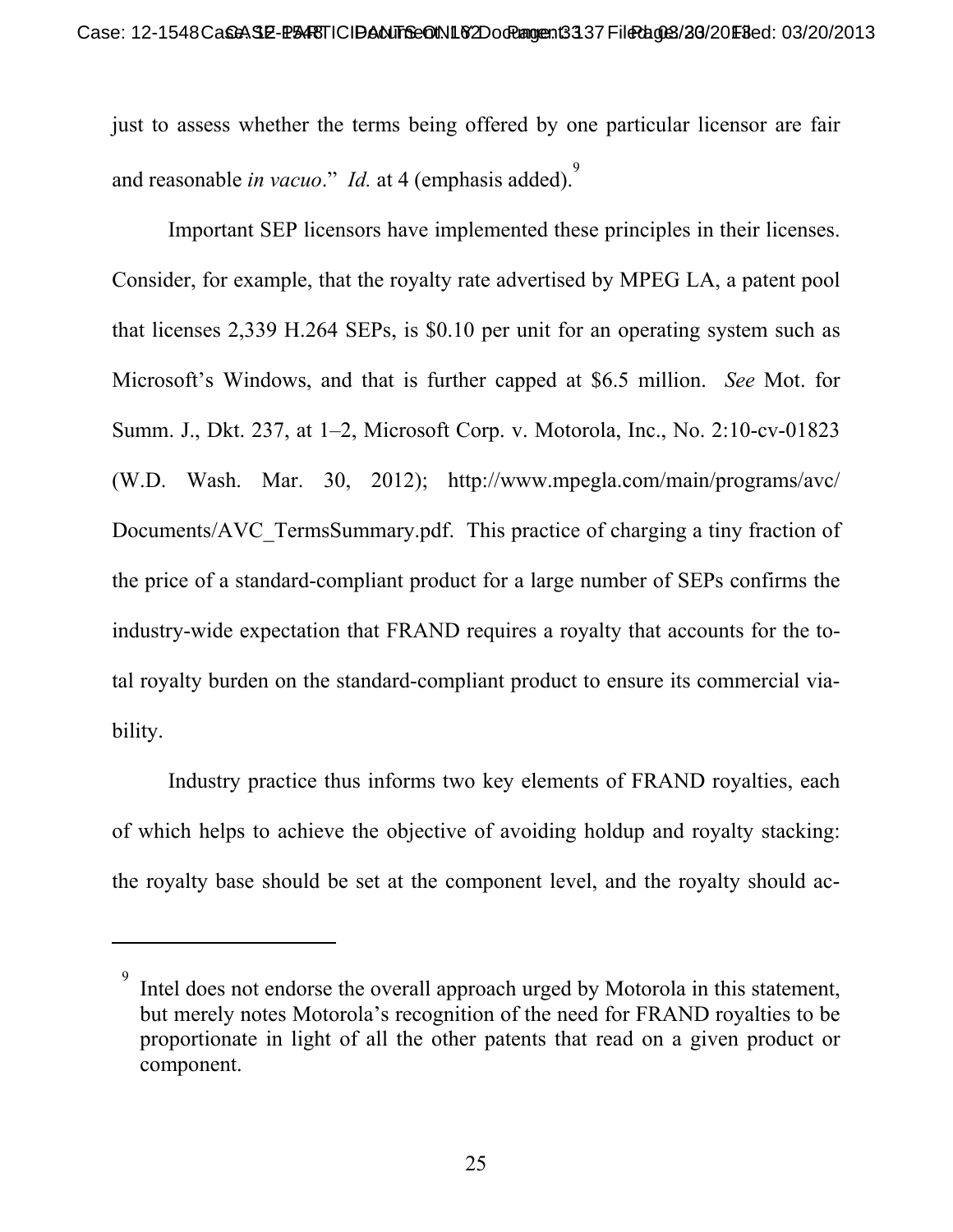count for all of the patents that read on that component. Those elements, in fact, have long been applied by U.S. courts in establishing a "reasonable royalty" in ordinary patent-infringement suits—a background legal practice that undoubtedly informed Motorola's commitments here.

It is well-settled that in setting a reasonable royalty in a patent-infringement lawsuit, a court may utilize a royalty base equal to the entire value of an infringing product *only* "to the extent that the patent owner proves that the patent-related feature is *the* basis for customer demand" for the entire product. *Marine Polymer Techs., Inc. v. HemCon, Inc.*, 672 F.3d 1350, 1360 (Fed. Cir. 2012) (en banc) (emphasis added; quotation marks omitted). If the patented feature is not the basis for customer demand for the entire product, the royalty base must equal an apportioned share of the total value of the product reflecting the contribution of the relevant component to consumer demand. *Uniloc*, 632 F.3d at  $1318-19$ .<sup>10</sup> Then, once a component is isolated and its value apportioned, the FRAND royalty *rate* applied

 $\overline{a}$ 

 $10$  Under this rule, it is not sufficient for a patentee to assert a purportedly low royalty *rate* applied to the entire market value to reflect the minor role played by the patented feature in the product. As this Court has explained, "[t]he Supreme Court and this court's precedents do not allow consideration of the entire market value of accused products for minor patent improvements simply by asserting a low enough royalty rate." *Uniloc*, 632 F.3d at 1320. The danger is that royalties based on the value of the entire product will be set systematically at rates that are too high based on the contribution of the patented technology, precisely the problem that leads to royalty stacking. *Id.*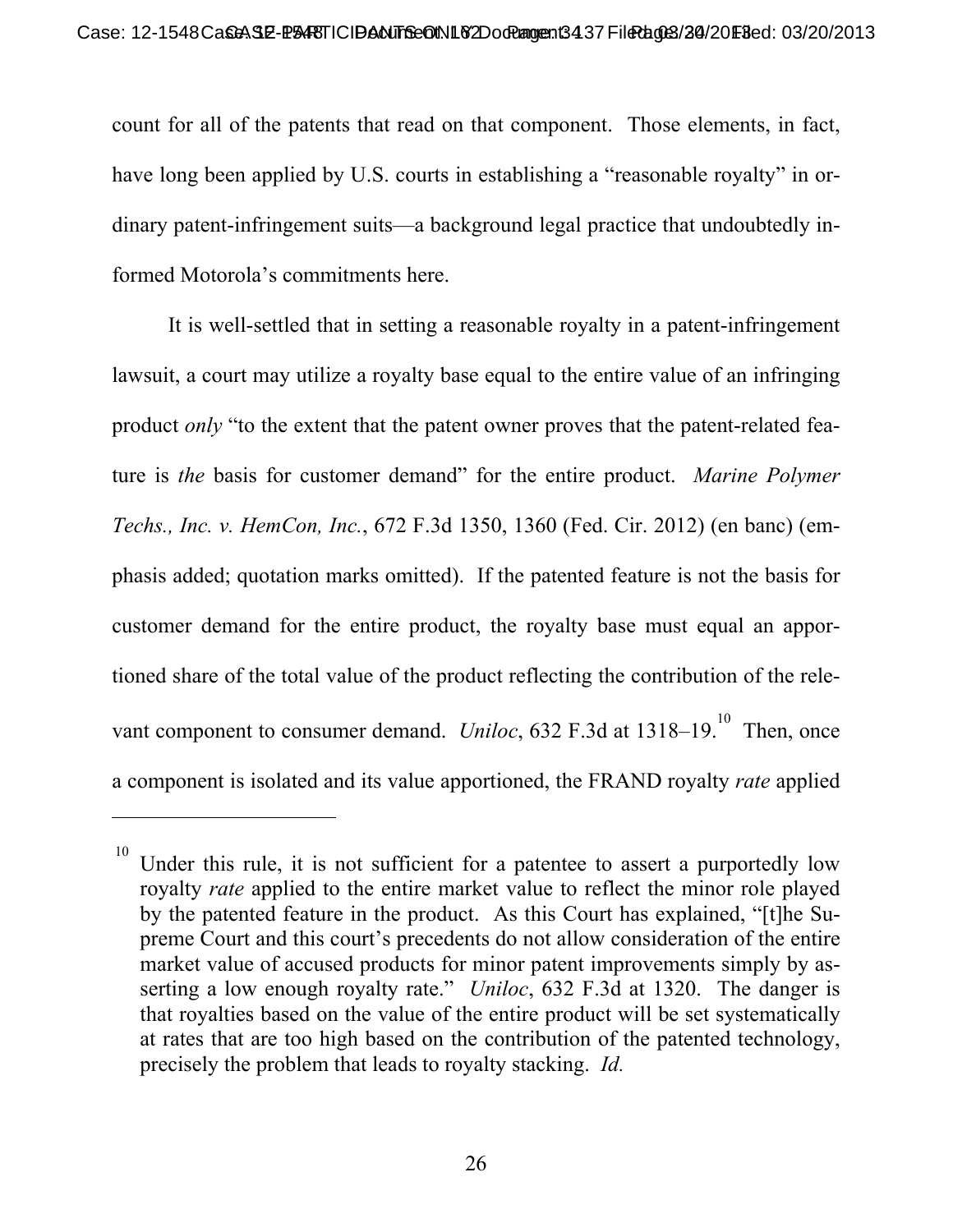to that royalty base should reflect the total number of patents that read on the component and the other cost inputs that are built into it. As this Court has explained, courts must identify the "portion of the realizable profit that should be credited to the invention as distinguished from non-patented elements [or patents held by others], the manufacturing process, business risks, or significant features or improvements added by the infringer." *Lucent Techs., Inc. v. Gateway, Inc.*, 580 F.3d 1301, 1332 (Fed. Cir. 2009) (quotation marks omitted).

These basic precepts of patent law provide clear standards for courts to employ in enforcing the principle that a FRAND royalty must reflect only the contribution of the SEP to the value of a multi-component product. To evaluate whether a license meets the FRAND requirement, a court must ensure that the royalty base is equal to the economic contribution of the smallest component that incorporates the standard and that the royalty rate reflects the total royalty burden on that component. 11

 $\overline{a}$ 

[Footnote continued on next page]

<sup>&</sup>lt;sup>11</sup> The royalty base should never include more than the "smallest salable unit[]" that incorporates the patented technology, unless the patentee can satisfy the entire market value rule with respect to a larger unit or product. *Cornell Univ. v. Hewlett-Packard Co.*, 609 F. Supp. 2d 279, 283–88 (N.D.N.Y. 2009) (Rader, C.J., sitting by designation). In some circumstances, such as integrated hightechnology products that do not incorporate separately marketable components but practice numerous patented technologies, a more granular approach may be required, if the patented technology is not "the basis for customer demand for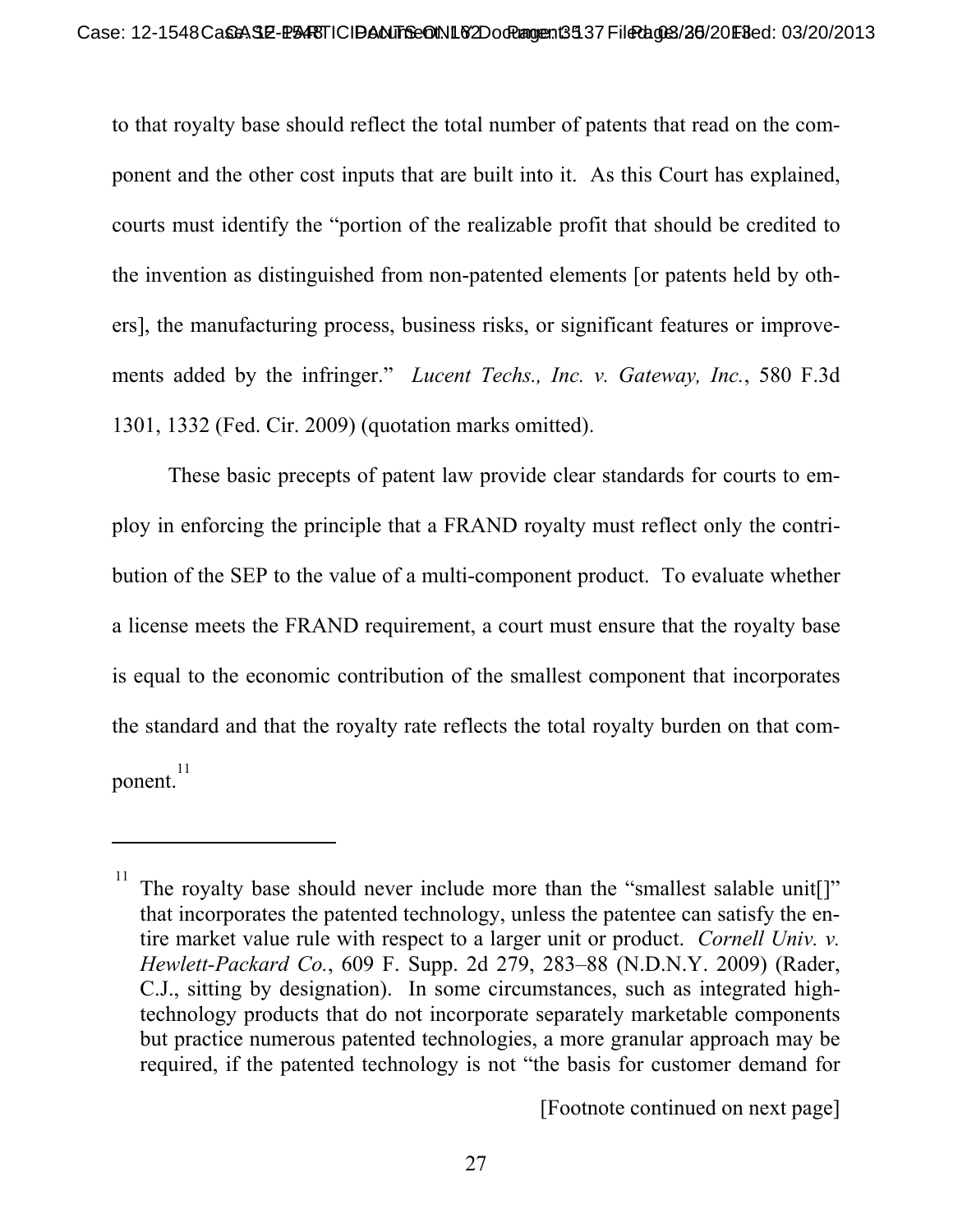The methodology to calculate a license fee in this case that was proposed by one of Motorola's damages experts, Charles Donohoe, failed to meet these requirements. Donohoe opined that the license fee for a single patent, if licensed on its own, would be either "up to" or "at least" 40 to 50 percent of the royalty for the entire portfolio of which the patent was a part. *Apple*, 869 F. Supp. 2d at 912. For example, if a patent is part of a portfolio of 100 patents, and if the portfolio is allegedly worth 2.25 percent of the sales of Apple devices that allegedly infringe the patent (which Motorola claimed to be the case), then the patent would be worth "up to" or "at least" 1.125 percent of the total sales. *Id.* That license fee "would" have exceeded the product of the percentage of the portfolio represented by the patent and the value of the entire portfolio." *Id.*

The license fee proposed by Motorola was inconsistent with the FRAND royalty principles explained above for at least two reasons. First, it did not sufficiently take account of the other patents that read on the component in question. As Judge Posner found, Donohoe "admitted that he knows nothing about the portfolio that includes the '898 patent" and did not answer the "essential question" of

 $\overline{a}$ 

<sup>[</sup>Footnote continued from previous page]

the entire [product] including the parts beyond the claimed invention." *Id.* at 286.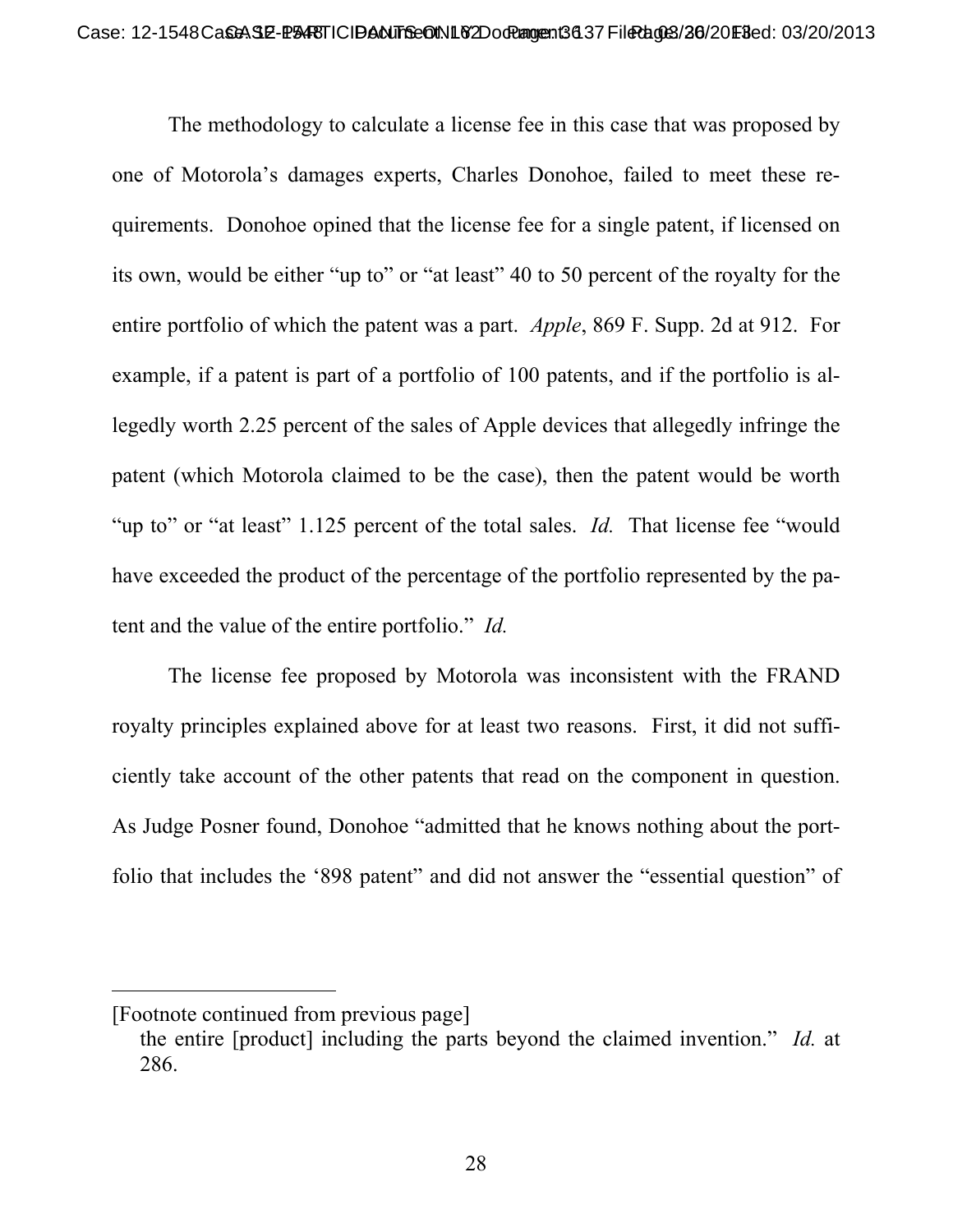how to determine the value of the allegedly infringed patent relative to the value of the portfolio. *Apple*, 869 F. Supp. 2d at 912*.*

Second, "Motorola . . . provided no evidence for calculating a reasonable royalty rate" based on "what the cost to the licensee would have been of obtaining, just *before* the patented invention was declared essential to compliance with the industry standard, a license for the function performed by the patent. That cost would be a measure of the value of the patent qua patent." *Apple*, 869 F. Supp. 2d at 913 (emphasis added). Motorola's failure in that regard was "decisive," and accordingly its expert's testimony was properly excluded. *See id.*

### **III. This Court Should Affirm The District Court's Effective Gatekeeping Of Unreliable Testimony Regarding Damages**

Even aside from the impact of Motorola's FRAND commitments, which compel rejection of proffered damages evidence, Judge Posner's exclusion of Motorola's damages experts should be affirmed as a textbook example of proper gate-keeping by a trial judge. "As a recent handbook for federal district court judges explained, 'no issue in a patent trial cries out for strict application of a district court's gatekeeping tools more than damages.'" Amici Curiae Br. of Altera Corp. et al. at 21 (quoting Federal Judicial Center, Compensatory Damages Issues in Patent Infringement Cases: A Pocket Guide for Federal District Court Judges at 28 (2011); *see generally Amici Curiae* Br. of Altera Corp., sec. IV., at 21–23.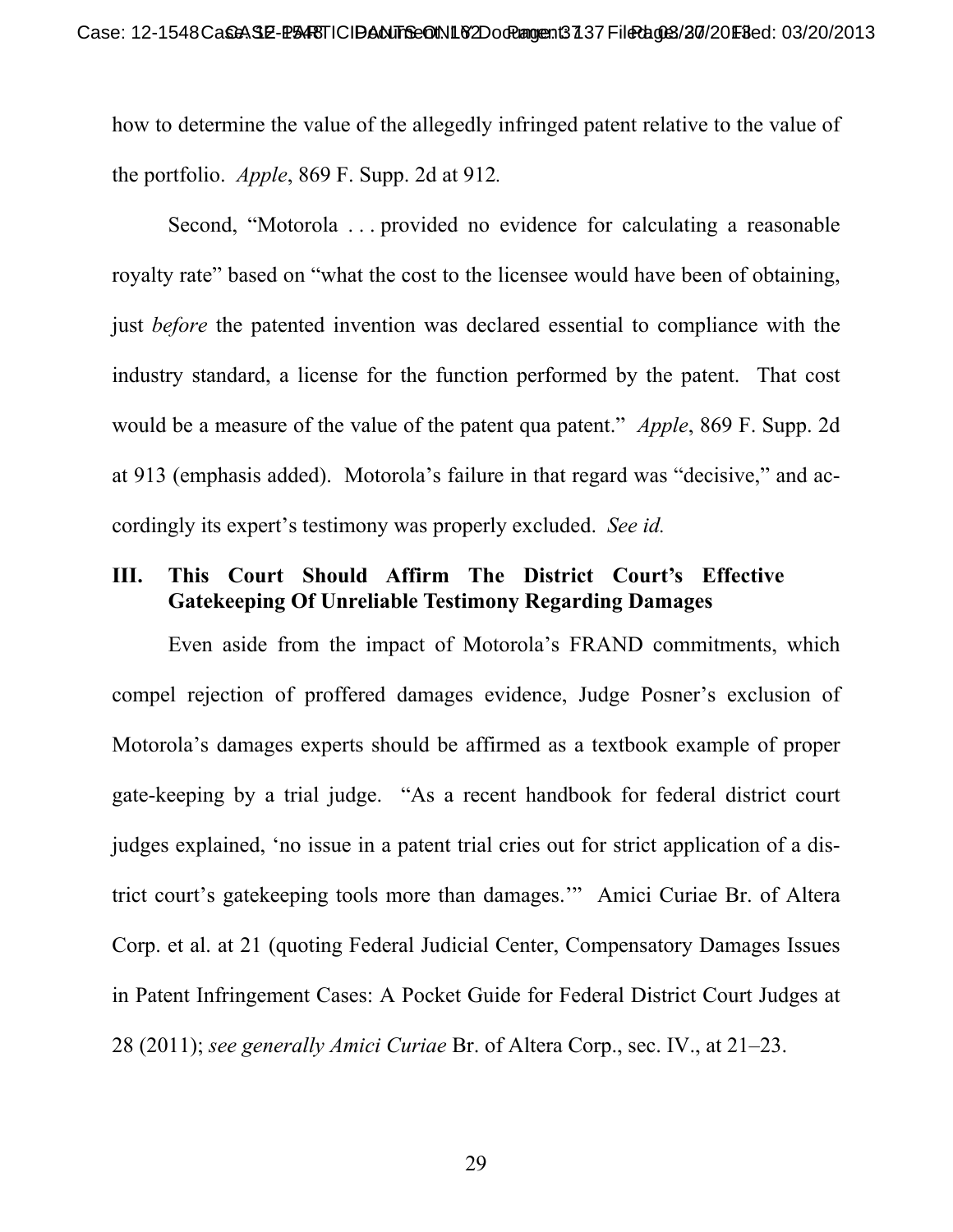This Court has looked in the past to the list of fifteen factors proposed by a New York trial court over forty years ago in *Georgia-Pacific Corp. v. U.S. Plywood Corp.*, 318 F. Supp. 1116 (S.D.N.Y. 1970), but that outmoded and unworkable approach produces economically unsound results, confuses juries, and distorts reasonable royalty calculations, to the detriment of the patent system and the economy as a whole. *See generally Amici Curiae* Br. of the Altera Corp., *supra*, at 5; *see also id.* sec. I.A., at 4–6; *Apple Inc. v. Motorola, Inc.*, 869 F. Supp. 2d 901, 911 (N.D. Ill. 2012) (doubting whether "a judge or a jury [can] really balance 15 or more factors and come up with anything resembling an objective assessment"). *Georgia-Pacific* should have no application in the FRAND context, and this Court should insist on damages models that better reflect actual business decisions and market realities.

Among those models is the next-best-alternative methodology, which Judge Posner properly adopted and applied when he excluded testimony from one of Motorola's damages experts, Carla Mulhern. *See Apple Inc. v. Motorola, Inc.*, 2012 WL 1959560, at \*11 (N.D. Ill. May 22, 2012). Mulhern failed to determine the difference between the value to Apple of Motorola's patent and the value to Apple of the next-best alternative—*i.e.*, the difference between the value to Apple of communicating with AT&T's network, which Motorola's patent made possible, and the value to Apple of communicating with Verizon's network instead. *Id.* By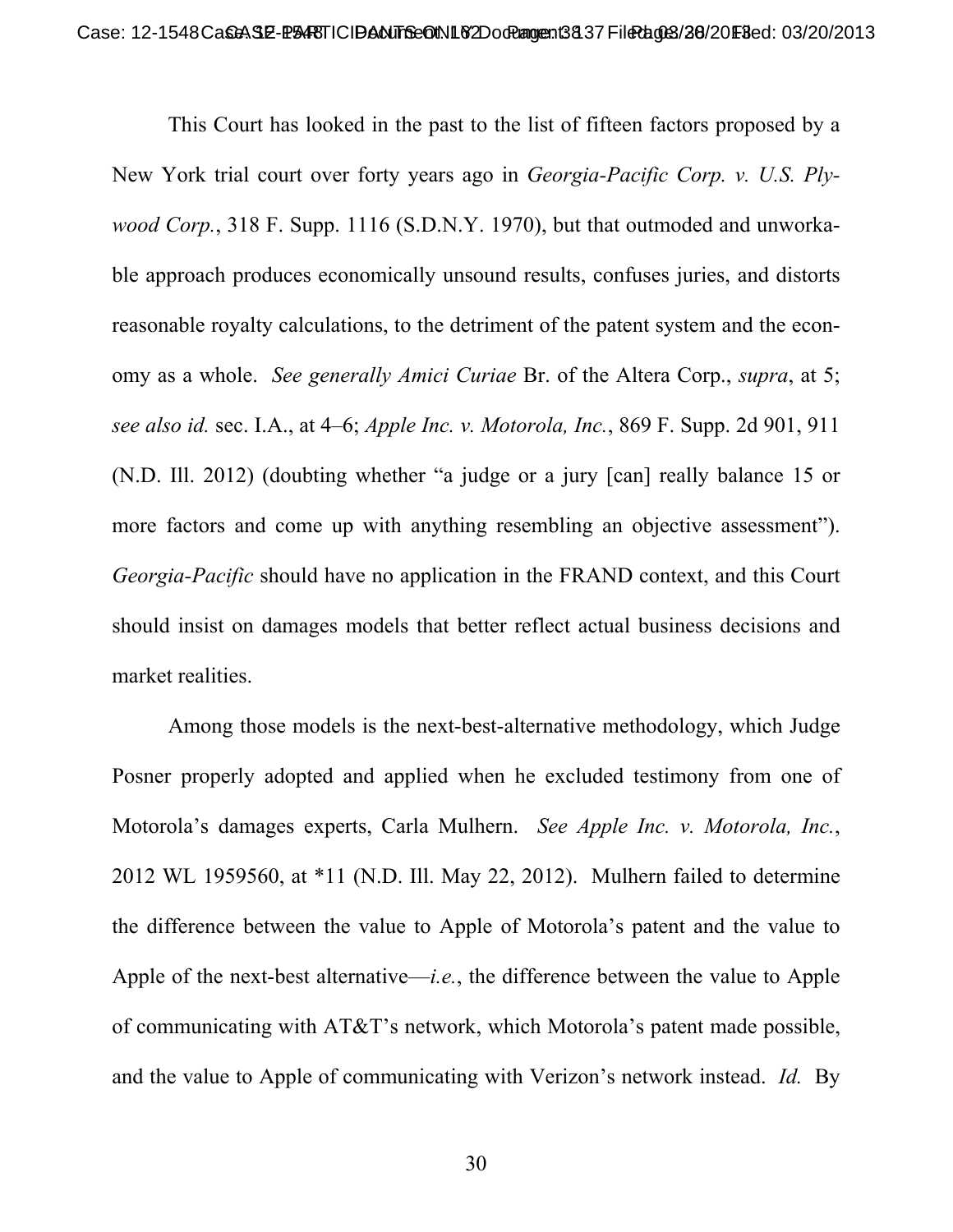reflecting the added value the market would place on the patented technology as compared to the next-best alternative, the approach is faithful to the underlying rationale of patent damages, which are intended to compensate patent holders, not punish infringers. *See generally Amici Curiae* Br. of Altera Corp., *supra*, sec. III.A., at 12–15.

#### **CONCLUSION**

 Important policies of nationwide significance would be frustrated if SEP holders were permitted to evade their FRAND commitments by demanding unreasonable royalties backed up by threats of injunctive relief. Properly construed, FRAND commitments mean that royalties must be assessed at the component level and that injunctive relief is inappropriate, except in limited circumstances. This Court should affirm Judge Posner's denial of injunctive and monetary relief to Motorola, including his effective gatekeeping with regard to unreliable evidence of damages.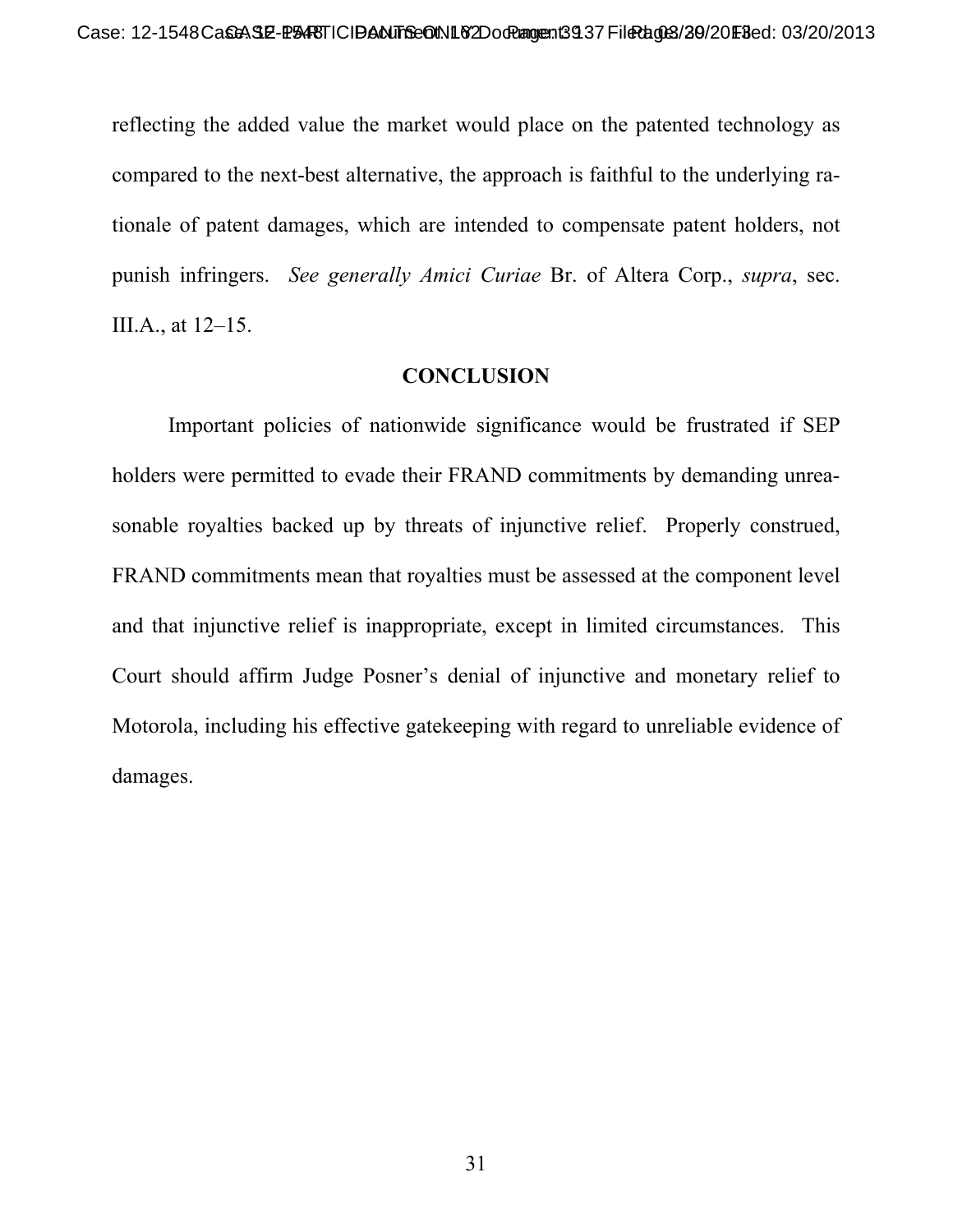Respectfully submitted,

Tina M. Chappell Director of Intellectual Property Policy INTEL CORPORATION M/S: OC2-157 4500 South Dobson Road Chandler, AZ 85248 (480) 715-5338 (telephone) (202) 783-2331 (facsimile) chappell@fr.com

/s/ Thomas G. Hungar Thomas G. Hungar Matthew D. McGill GIBSON, DUNN & CRUTCHER LLP 1050 Connecticut Avenue N.W. Washington, D.C. 20036 (202) 955-8500 (telephone) (202) 469-0539 (facsimile) THungar@gibsondunn.com MMcGill@gibsondunn.com

*Counsel for Intel Corporation*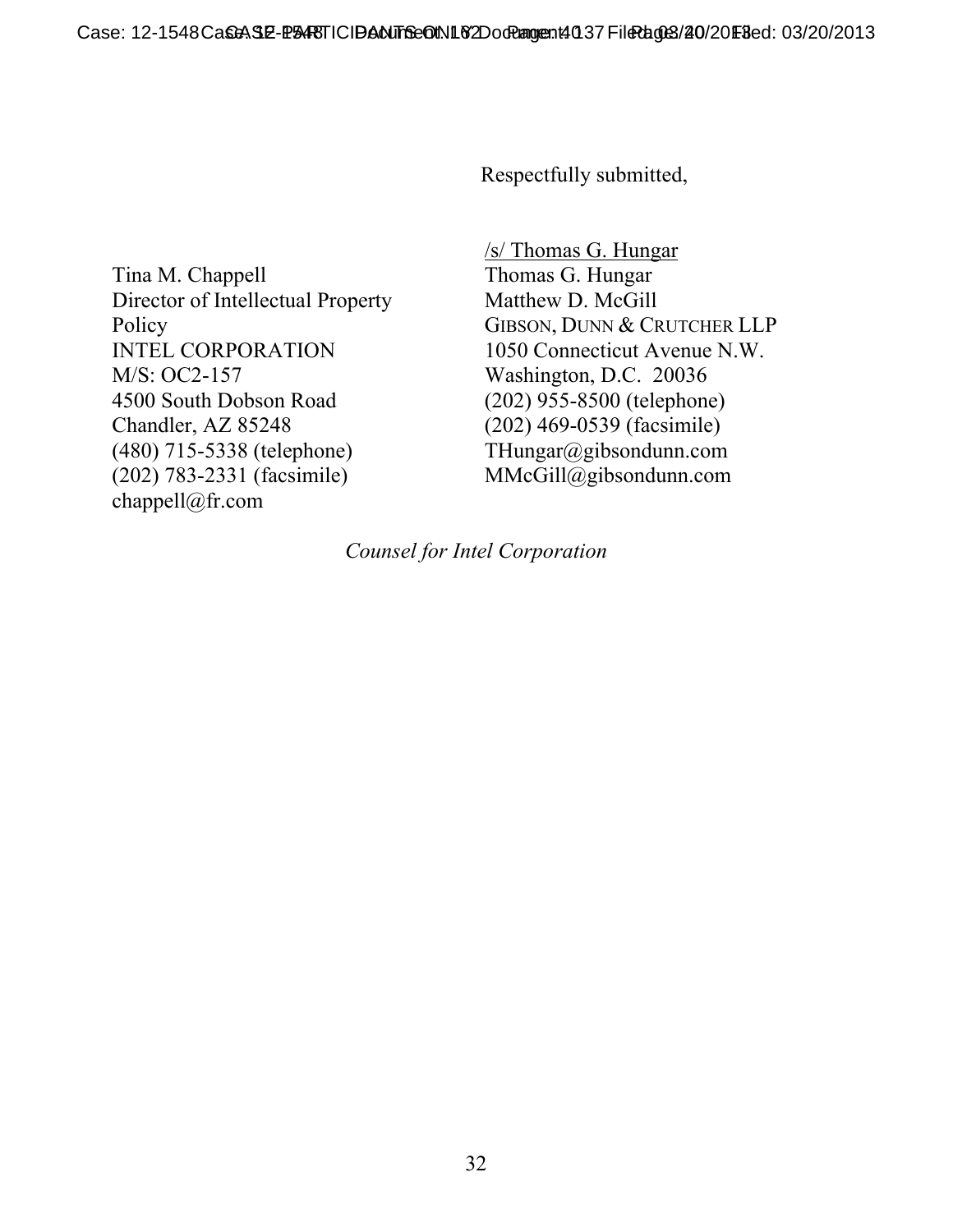# **CERTIFICATE OF SERVICE**

I hereby certify that on March 20, 2013, I electronically served a copy of the foregoing brief for *Amicus Curiae* Intel Corporation In Support Of Cross-Appellees via the Court's CM/ECF system on the following: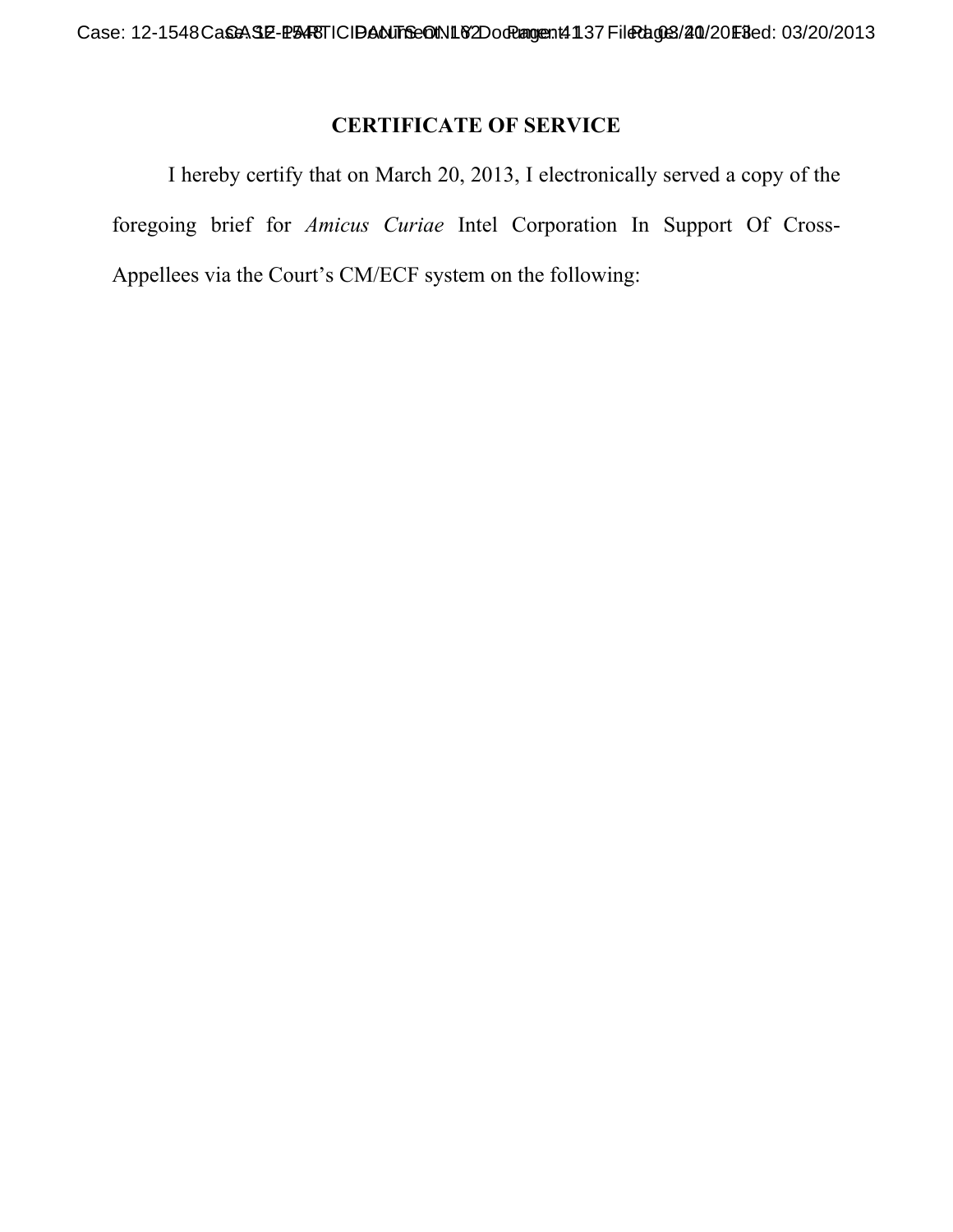E. Joshua Rosenkrantz ORRICK, HERRINGTON & SUTCLIFFE LLP 51 West 52nd Street New York, NY 10019 (212) 506-5380

Mark S. Davies, Esq. Katherine M. Kopp Rachel M. McKenzie T. Vann Pearce, Jr. ORRICK, HERRINGTON & SUTCLIFFE LLP Columbia Center 1152 15th Street, NW Washington, DC 20005 (202) 339-8400

Matthew D. Powers TENSEGRITY LAW GROUP, LLP 555 Twin Dolphin Drive Suite 360 Redwood City, CA 94065 (650) 802-6010

*Counsel for Appellants Apple, Inc. and NeXT Software, Inc.* 

Edward J. DeFranco David Morad Elihu Raymond N. Nimrod QUINN, EMANUEL, URQUHART & SULLIVAN, LLP 51 Madison Avenue 22nd Floor New York, NY 10010 (212) 849-7000

David A. Nelson Stephen A. Swedlow Amanda Scott Williamson QUINN, EMANUEL, URQUHART & SULLIVAN, LLP 500 West Madison Street Chicago, IL 60661 (312) 705-7400

Charles Kramer Verhoeven QUINN, EMANUEL, URQUHART & SULLIVAN, LLP 50 California Street San Francisco, CA 94111 (415) 875-6301

Brian Cosmo Cannon QUINN, EMANUEL, URQUHART & SULLIVAN, LLP 555 Twin Dolphin Drive 5th Floor Redwood Shores, CA 94065 (650) 801-5000

*Counsel for Cross-Appellants Motorola, Inc., and Motorola Mobility, Inc.*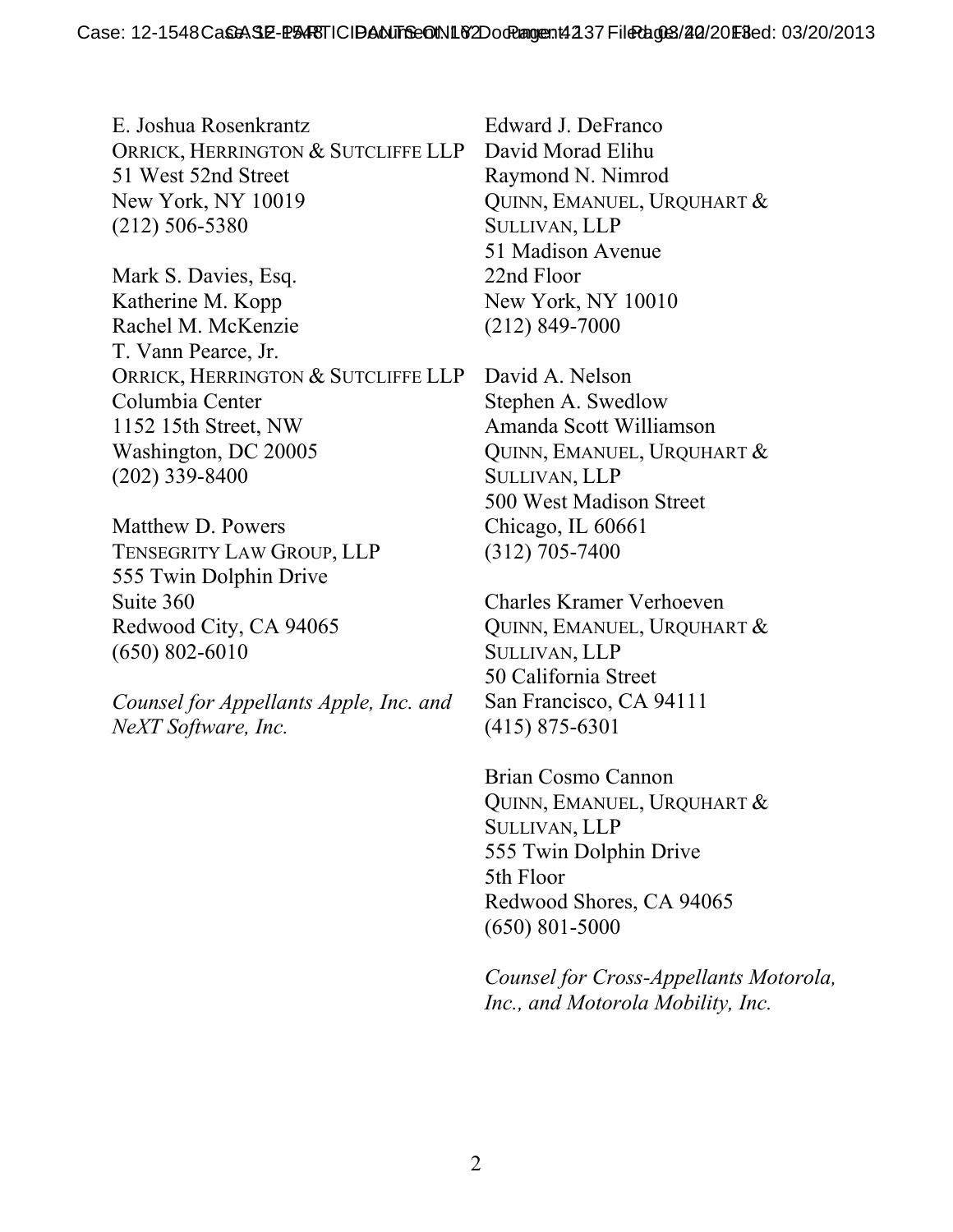March 20, 2013 /s/ Thomas G. Hungar Thomas G. Hungar GIBSON, DUNN & CRUTCHER LLP 1050 Connecticut Avenue N.W. Washington, D.C. 20036 (202) 955-8500 (telephone) (202) 469-0539 (facsimile) THungar@gibsondunn.com